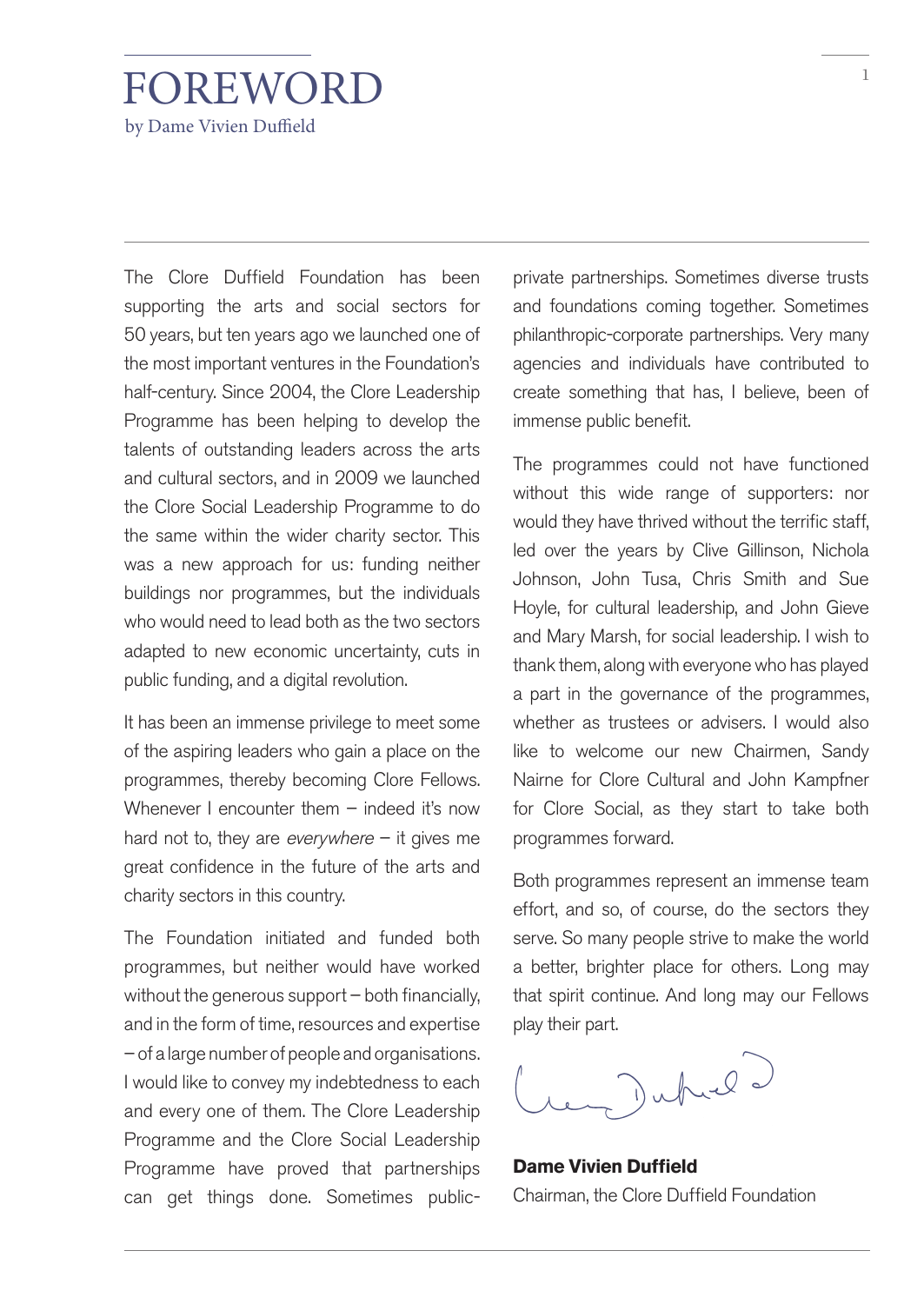## <sup>2</sup> Fellowship and Partnership

'In the past, running the British Museum or the Royal Opera House was a job for a scholar and a gentleman: now you need a market trader's acumen, a gigolo's charm, and a rhinoceros's hide.' Writing in 2000, Antony Thorneycroft, arts correspondent for the Financial Times, saw that Britain was going through a crisis of cultural leadership. Highprofile cases at national institutions drew the headlines, but there was anxiety and unease throughout the cultural sector. The years of financial attrition through the 1980s and 1990s had lowered morale and deepened deficits. It was noticeable that when new senior appointments were made, they were either drawn from a narrow circle of established names, or institutions had imported talent and experience from abroad.

The arrival of the National Lottery, while creating the opportunity for the renewal and expansion of the entire cultural infrastructure, had exposed the weaknesses of organisations as they struggled to manage complex building projects – and then were confronted by the increased costs and responsibilities that new and refurbished buildings brought. The pressures on cultural leaders were immense, and leadership development had been a matter of accident rather than design. The new Labour government was talking up 'Creative Britain' – but who was going to lead it?

As an active investor in the cultural sector, the Clore Duffield Foundation was well aware of the problem. Formed in 2000 in a merger between the charitable trust set up by Sir Charles Clore in 1964 and the foundation established in 1987 by his daughter, Dame Vivien Duffield, the Clore Duffield Foundation was donating more than £5m a year to the charity sector, the bulk of which was going towards the arts sector, and in particular children, young people and cultural education. Under the chairmanship of Dame Vivien, recent awards had been made to Tate, the London Symphony Orchestra, the Young Vic, the British Museum, the Royal Opera House, the Natural History Museum, Manchester Art Gallery, the National Museums & Galleries on Merseyside (now National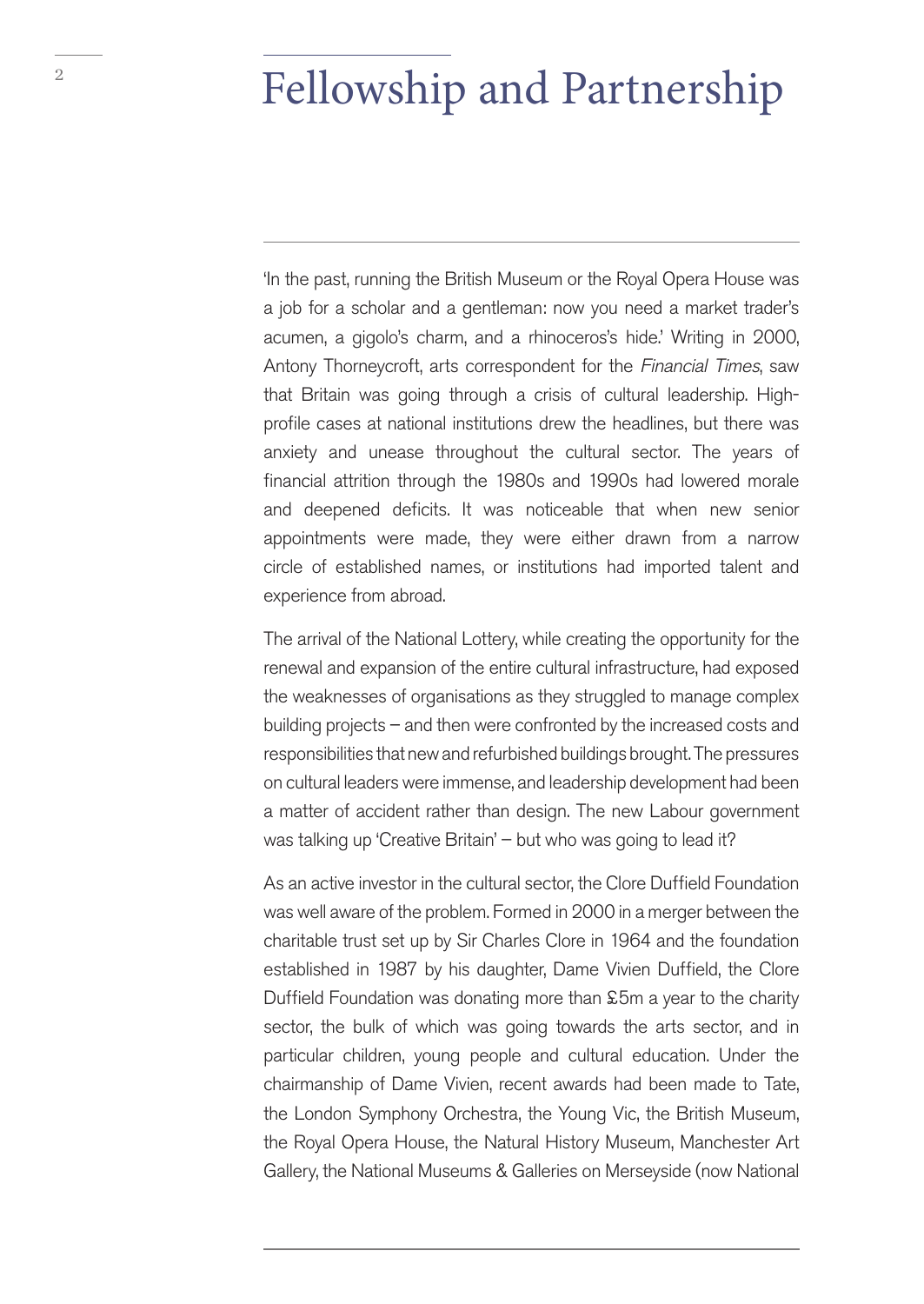Museums Liverpool) and the National Gallery of Scotland. Such funding helped individual organisations, but the leadership crisis demanded a solution of a different order.

In 2001 an approach from the Saïd Business School invited Dame Vivien to endow a Chair in Cultural Management at Oxford University, but she and the Foundation's Director, Sally Bacon, saw that something bolder and more far-reaching was required: something that would benefit the cultural sector as a whole, and, although they did not know it at the time, would change the landscape of leadership.

In a short space of time a remarkable private/public partnership has transformed ideas about leadership, not only in the world of culture, but in the social sector as well, and has been influential well beyond the United Kingdom. Ten years on from the establishment of the Clore Leadership Programme, and five years since the Clore Social Leadership Programme began, both initiatives can look back with pride at what has been achieved, and forward with confidence because of the continuing need, and demand, for what they do. In the last decade there have been 284 Cultural Fellows and 83 Social Fellows, while more than 1,900 people have taken part in the short courses and governance programmes that have grown out of the original Clore Leadership Programme.

None of this could have happened without the large number of partners who have contributed to the endeavour. While the Clore Duffield Foundation made the initial investment in research and remains the core funder of both programmes, very many organisations and individuals have given time, money, and help in kind. The Foundation set the programmes in motion, but they have been sustained by the support of governments, funding bodies, trusts and foundations, businesses, cultural and third-sector organisations, and a cadre of existing leaders who have embraced the idea of nurturing the next generation.

 *'To work in the arts is not to make art for art's sake; art is the very substance of people and those that work in the sector are its stalwarts. Defending the arts, clearly articulating a defence of the arts, garnering support for the arts and enabling the arts to flourish is my prime objective.'* 

Clore Cultural Leadership Fellow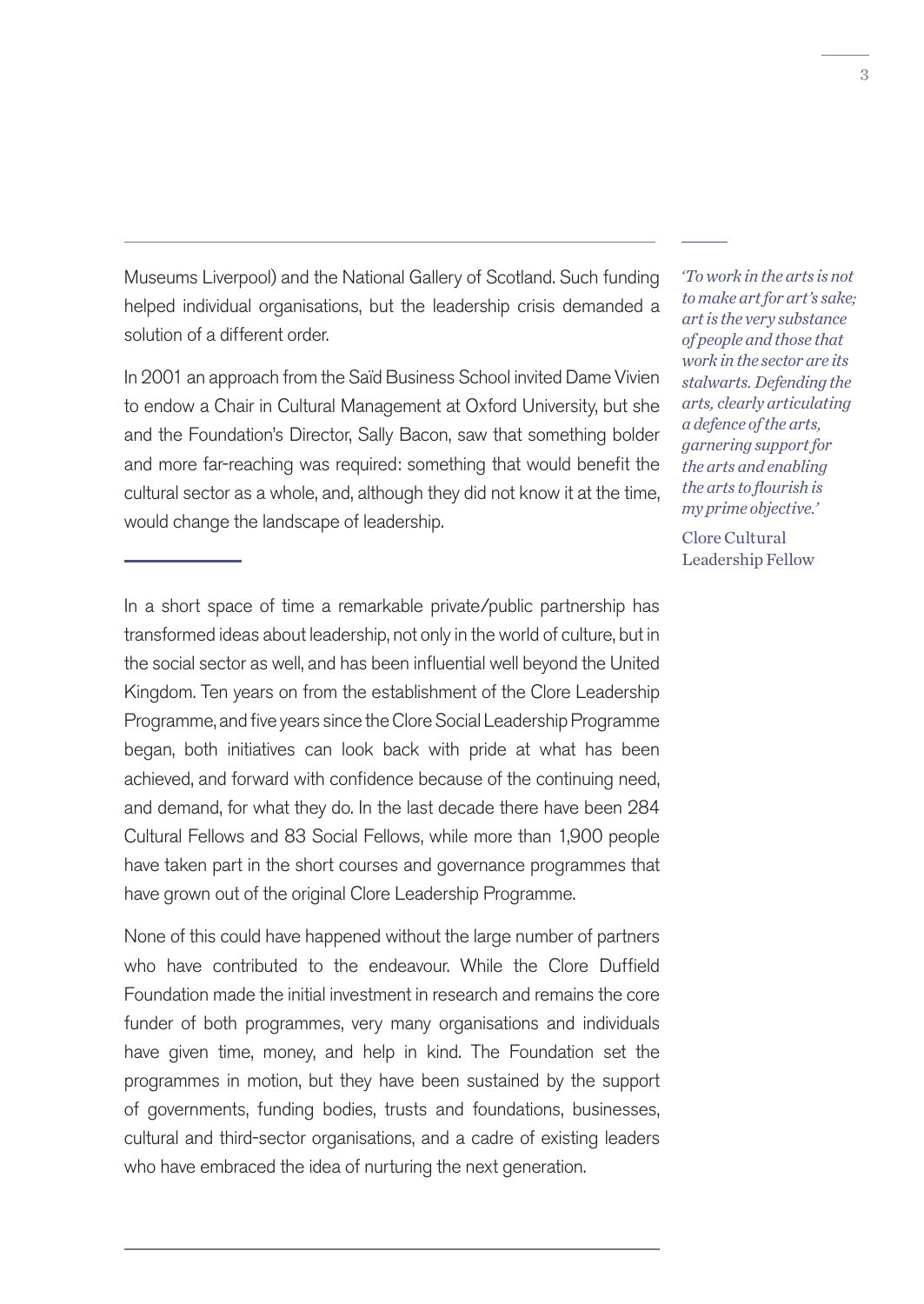The Leadership Programmes of the Clore Duffield Foundation

 *'Clore is a wonderful thing. It has changed lives, not just of the Fellows. It has raised standards, increased resilience, been cross-sectoral, grown confidence. It is an enormous achievement.'*

Régis Cochefert, Head of Arts, Paul Hamlyn Foundation As the people and organisations thanked at the end of this publication show, fellowship and partnership have turned out to be as important as leadership for the Clore Duffield Foundation: the fellowship of individuals who have given their time, and the partnership of so many organisations that have given their support.

Many Clore Leadership Fellows are now themselves recognised as cultural leaders – from among the first year's cohort alone have emerged the Director of the Van Gogh Museum in Amsterdam, the Director of the Whitworth Art Gallery and Manchester City Galleries, the Director of the BBC Scottish Symphony Orchestra, the Deputy Artistic Director of the Royal Shakespeare Company, and the Executive Director of the Arts Council, London (three are female, two male). An impressive number of Fellows from the Social Leadership Programme have set up and are running their own social enterprises, such as Natalie Campbell's A Very Good Company, Ivo Gormley's Good Gym and Jack Graham's Year Here.

But the programmes have never been simply about furthering individual careers. The aim, right from the start, was to transform entire sectors, and to produce leaders who would be generous in spreading their own learning further, and using their talents to give something back in return. As the current Director of the Clore Leadership Programme, Sue Hoyle, puts it: 'Clore is not simply trying to change the leadership of culture; it wants to change the culture of leadership as well.'

Arguably, there was no 'cultural sector' before the Programme came along, only a set of sub-sectors – heritage, theatre, libraries, museums, literature, and so on – that rarely communicated with each other, and sometimes were in competition. One of the great successes of the Programme is that archivists and dancers, curators and film-makers do now talk to each other: as one Fellow says, 'It gives me the confidence, knowledge and network of peer support to be brave; a network of friends to whom I can talk.'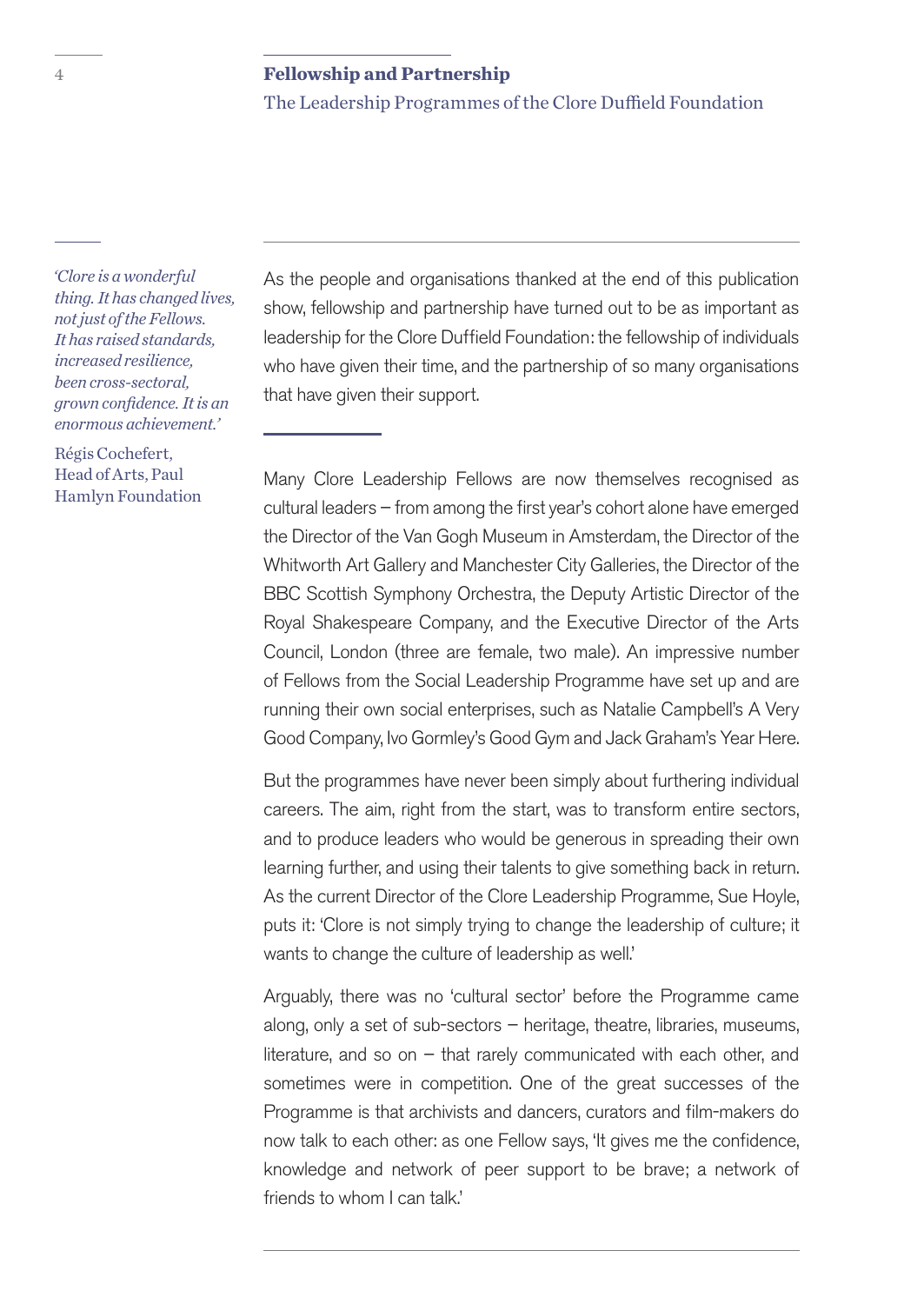In a world where businesses and governments are rightly accused of short-termism, where many initiatives are abandoned as soon as they become successful, and where new ventures are rarely given the time to bed down and show their worth, there are lessons to be learned from the continuity of the Clore programmes that extend beyond issues of leadership, and beyond the worlds of cultural and social enterprise.

In 2001, rather than trying to impose a solution to the evident crisis of cultural leadership, Clore Duffield decided to find out what the sector wanted. It set up a small working party with representatives from Arts Council England and the then Museums, Libraries and Archives Council, and began an open consultation with interested individuals and organisations. Nearly 200 responses were fed into their final proposals, as well as the results of meetings with key institutions. At the same time the cultural policy specialists Robert Hewison and John Holden were employed to gather the views of cultural and other leaders, to find out what was already on offer in terms of training, and to make suggestions as to what might be done.

The answer to the question about what was already available was  $$ remarkably little. There was no shortage of universities offering courses in business leadership in Britain, the United States and Europe, and there were plenty of academic courses in arts and museum management, but, other than excellent short courses on museum leadership at the University of East Anglia and at the Getty Institute in California, and the programme at the John F. Kennedy Center for the Performing Arts in Washington, there was nothing specifically on cultural *leadership*, and certainly nothing that embraced the entire sector.

The other question – 'What does the cultural sector want?' – yielded a fruitful response. It was clear that if a leadership development programme was to succeed, it had to work with the grain of people's lives; in other words the programme should be as relevant, accessible and affordable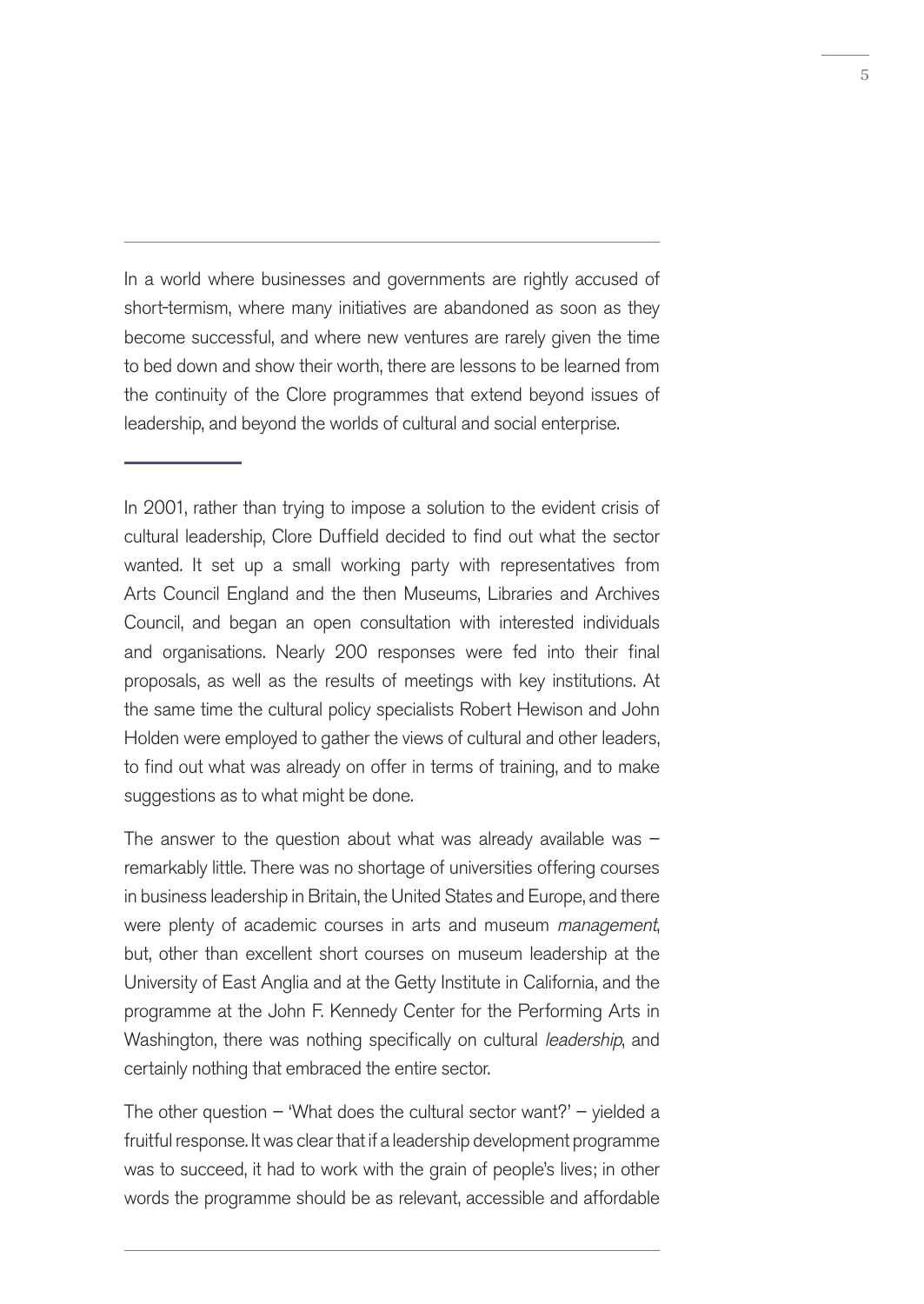The Leadership Programmes of the Clore Duffield Foundation

 $-$  meaning free  $-$  to someone with childcare responsibilities in rural Scotland as it would be to a single person in Shoreditch. Although respondents wanted something sector-specific, there were differing views about whether a single programme could accommodate the entire cultural sector. One interviewee even said that there was no point in training people from national museums and regional museums in the same room, as they had entirely different needs.

Nevertheless, while acknowledging that there are practical differences between running a museum and a theatre, between the missions of a community arts company and an archive, it was possible to identify a set of generic capabilities that could be developed through individually crafted, but consistent, means. This would also prove to be the case with the Clore Social Leadership Programme. Many of the existing leaders who were interviewed told powerful stories about their own leadership journeys, and the personal qualities, knowledge, abilities and skills that any aspiring leader should acquire.

The idea began to develop for a combination of course work, mentoring, secondments to arts organisations, a research project, coaching and peer learning for every participant, be they a librarian or a choreographer. Their different backgrounds would be a strength, since working together would help to break down the institutional silos for which the cultural sector has been notorious.

In December 2002 the working party put out its concluding report: the Programme would have three distinctive features that marked it off from all other offerings. First, it would be **bespoke**: each participant's needs would be assessed and each individual journey planned to develop in its own distinctive way. Because it was about leadership rather than management, it had to address the personal: motivations, qualities, emotions, preferences and preconceptions would be explored alongside how to run the finances and talk to the media. Participants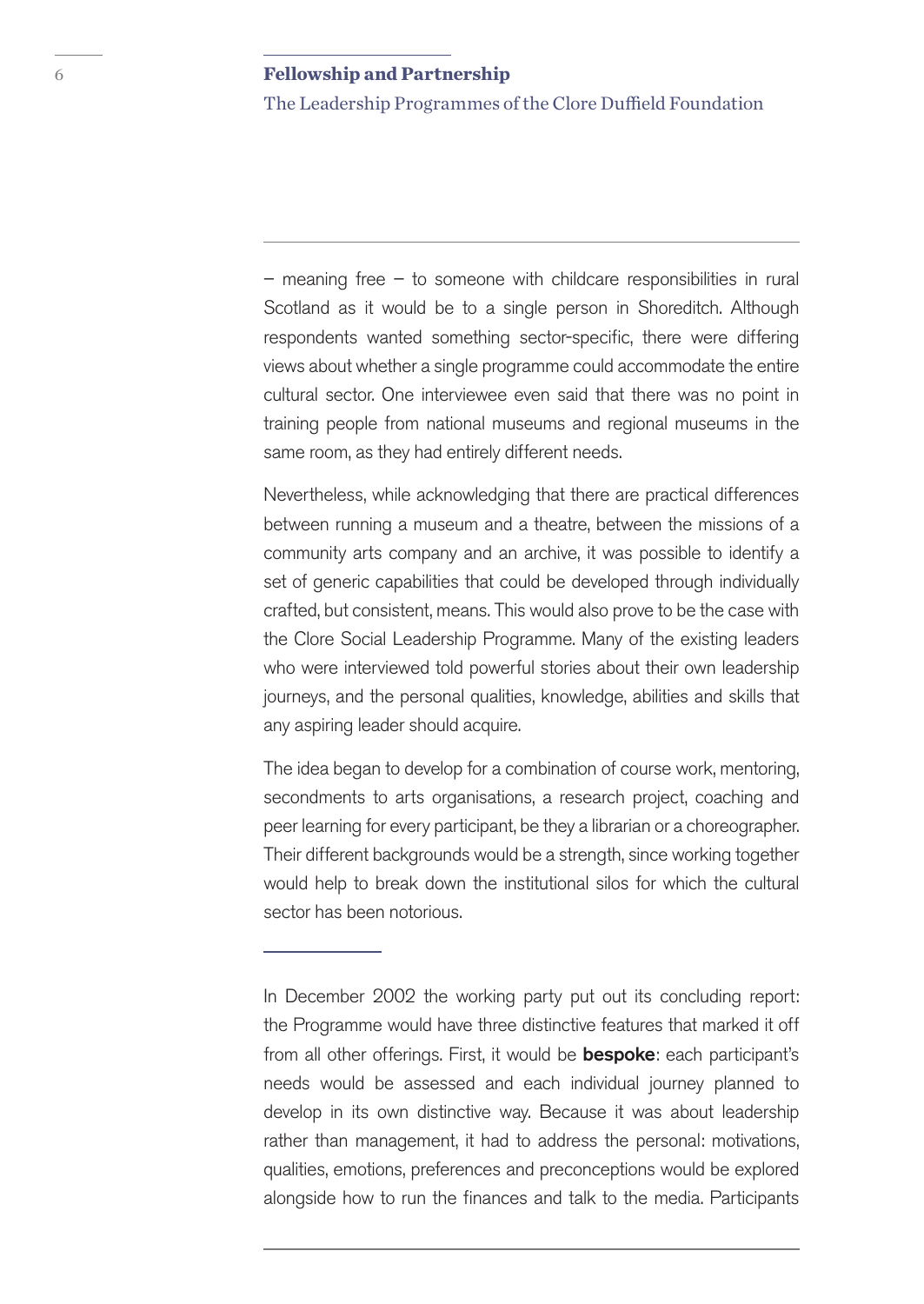would be financially supported, or their time bought from their current employers. Each would have their own budget to be able to pay for training in the specific skills they required.

Second, it would be for **aspiring leaders**; people with ambition and some experience who wanted to become better leaders wherever they were operating. From the start it was recognised that leadership exists at many levels within an organisation, and that leaders of culture, as distinct from leaders of organisations, may be freelancers or employed in companies working outside the publicly funded sector.

Thirdly, participants would have a sustained period of training, giving them time to absorb the lessons and challenges with which they were being presented. The Programme would be reviewed after the first five years, but the expectation was that it would last for at least ten. Not only has it achieved its decade, but within five years these same ideas were being applied to the wider charity world and to the field of social enterprise: the Clore Social Leadership Programme now stands beside its partner.

The founding principles determined the shape of the Clore Programme as a learning programme rather than a taught course. Because it had to be flexible, it could not take the form of fixed, regular classes. Because it was practical, the Clore Programme would involve the sector itself providing many of the elements: without current leaders giving their time as mentors, and without organisations being willing to welcome participants for lengthy secondments, the Programme could never have worked.

Although the Arts and Humanities Research Council was one of the first organisations to come on board, offering support for the academic supervision of participants' research, it was decided that the Programme should be freestanding, rather than delivered and accredited by an academic institution. The course would set its own standards; the people on it would be taking part in a *fellowship*, in this context a conveniently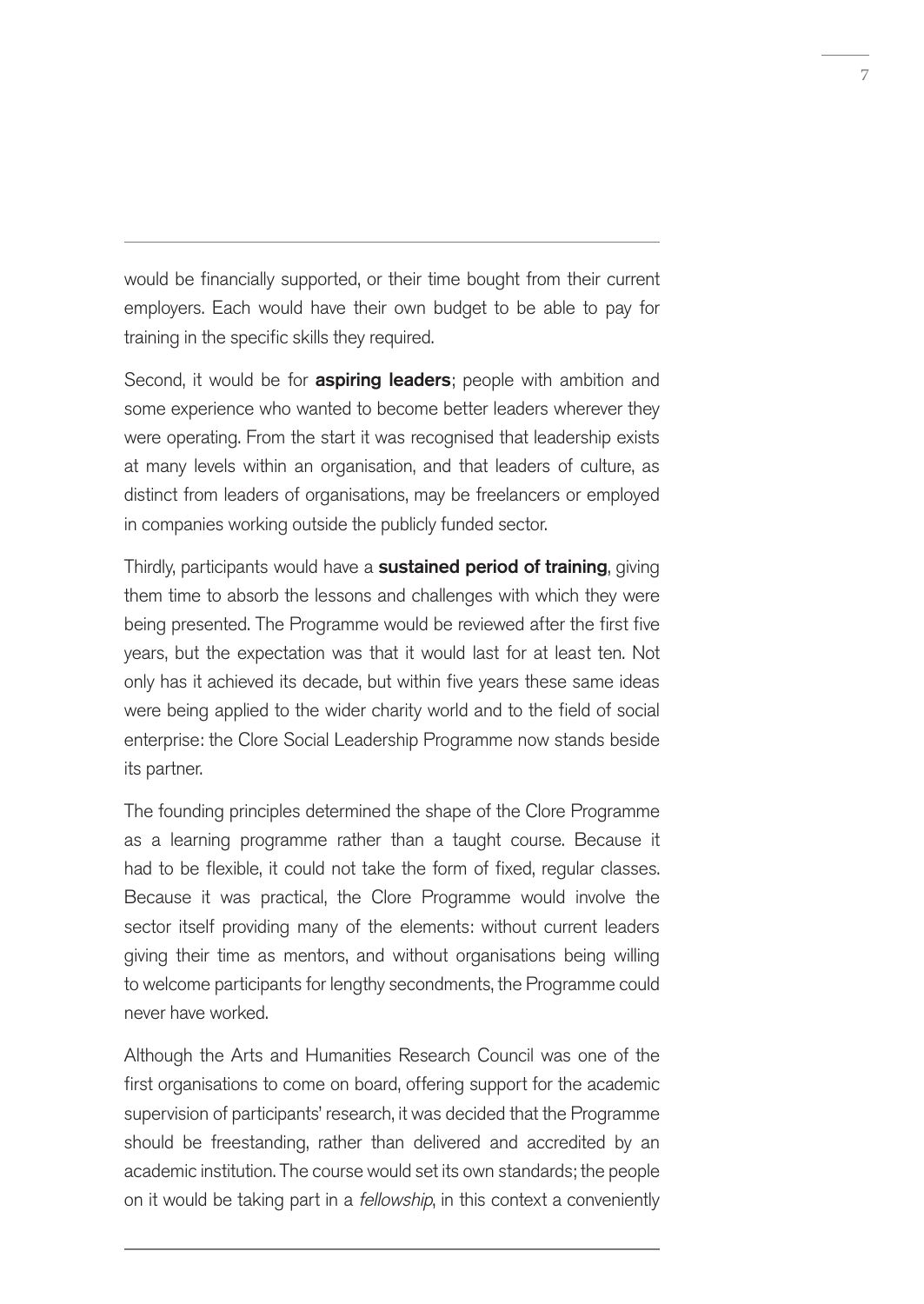The Leadership Programmes of the Clore Duffield Foundation

 *'It will be about spreading the lessons of leadership much more widely across the cultural sector as a whole; and acting as an advocate for the importance of culture, the value enshrined in it, and the possibilities it opens up.'* 

Chris Smith, Founding Director of the Clore Leadership Programme, June 2003

un-gendered term that expressed the shared experience, and shared values, of the Programme. Crucially, it was decided that the 20-30 candidates who got through the selection process should be called Fellows from the start. This was a sign of the Foundation's confidence in them – and proved a remarkable boost to their self-confidence.

The first thing a leadership course needs is leaders, and in 2003 the Clore Duffield Foundation made two key appointments. Chris Smith, who had served as Secretary of State for Culture, Media and Sport from 1997 to 2001, and who would become a Life Peer in 2005, became the Programme's Founding Director. Personally committed to the arts, his time in government gave the new venture the authority (and the contacts) it needed. His Deputy Director was the experienced administrator Sue Hoyle, who had worked at both the Arts Council and the British Council, and who had been running the dance centre, The Place. When Chris Smith moved on to head the Environment Agency in 2008, Sue Hoyle took over as Director, while Sir John Tusa, the distinguished broadcaster and former Managing Director of the Barbican Arts Centre, became Chair in January 2009, succeeding Nichola Johnson. Under Chris Smith the Programme had become an independent operation, with its own trustees, though still core-financed by the Clore Duffield Foundation.

The initial tasks in front of Smith and Hoyle were, as Hoyle says, twofold: 'The first major challenge facing us was deciding how best to define and identify leadership talent; the second was working out how to encourage it.' There was certainly no shortage of applicants: more than 400 people applied in the first year (the average has been 320), and both the cultural and social leadership programmes have a major job each year in selecting a relatively small number of Fellows from the hundreds of applicants.

The first cohort of 27 Clore Fellows came together in September 2004. The two fixed points of the Clore cultural calendar have been an initial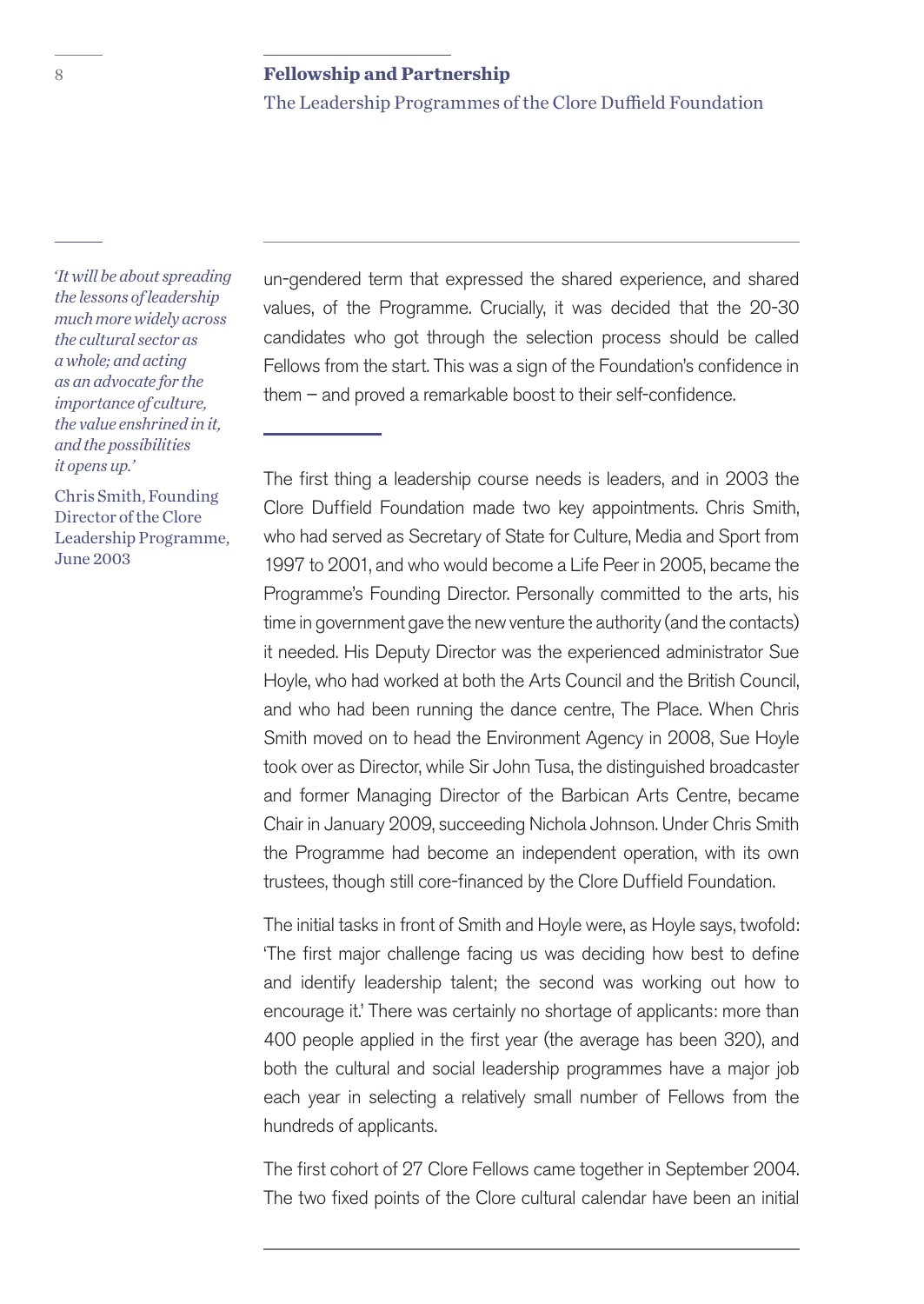fortnight spent living and working together, and a second fortnight at the end of the Fellowship, when Fellows reflect on their experiences. The place chosen for these personally momentous gatherings has contributed its own distinctive atmosphere to the work of the Programme. No glossy, high-tech, corporate conference-centre this, but a working organic dairy farm in a quiet corner of Kent. Bore Place is an old, rambling house at the end of a lane that has been used since the 1970s as a community and educational retreat. It has beautiful gardens as well as accommodation and meeting rooms, and excellent food, much of it grown on site. It encourages serious-minded reflection and hard work, creating an immediate feeling of community.

The initial Fellows had little idea of what to expect; this was, after all, the first time that the Programme had been run  $-$  everything was an experiment. The very fact that they had been chosen was in itself an achievement, but it was only over the course of a year together that the participants became Fellows in the broader sense: it takes time to develop fellowship. Although Bore Place is styled as a residential course, it is far from being a classroom, because much of the Bore Place experience is dedicated to increasing the Fellows' understanding of themselves, and to building on their strengths. Leadership rests on authenticity, which in turn demands self-knowledge. The Clore Programme does not believe that there is only one type of leader, but whatever the leader's style, it must flow from an authentic sense of self, otherwise it will be both unsustainable and false.

Over the years, the content of the curriculum at Bore Place gatherings has been adapted to meet the changing needs of the sector and of the Fellows, with attention paid to developing skills and capacities as well as inner resourcefulness – it is just as important for a leader to understand management accounts as 'to know thyself'.

As a programme devoted to the practical realities of cultural leadership, Bore Place has provided plenty of opportunities for Fellows to meet  *'Leadership is an activity, an attitude and a way of being, rather than a position, a job, or a title. It's about values and behaviour, not status and power.'* 

Sue Hoyle, Director, Clore Leadership Programme since 2008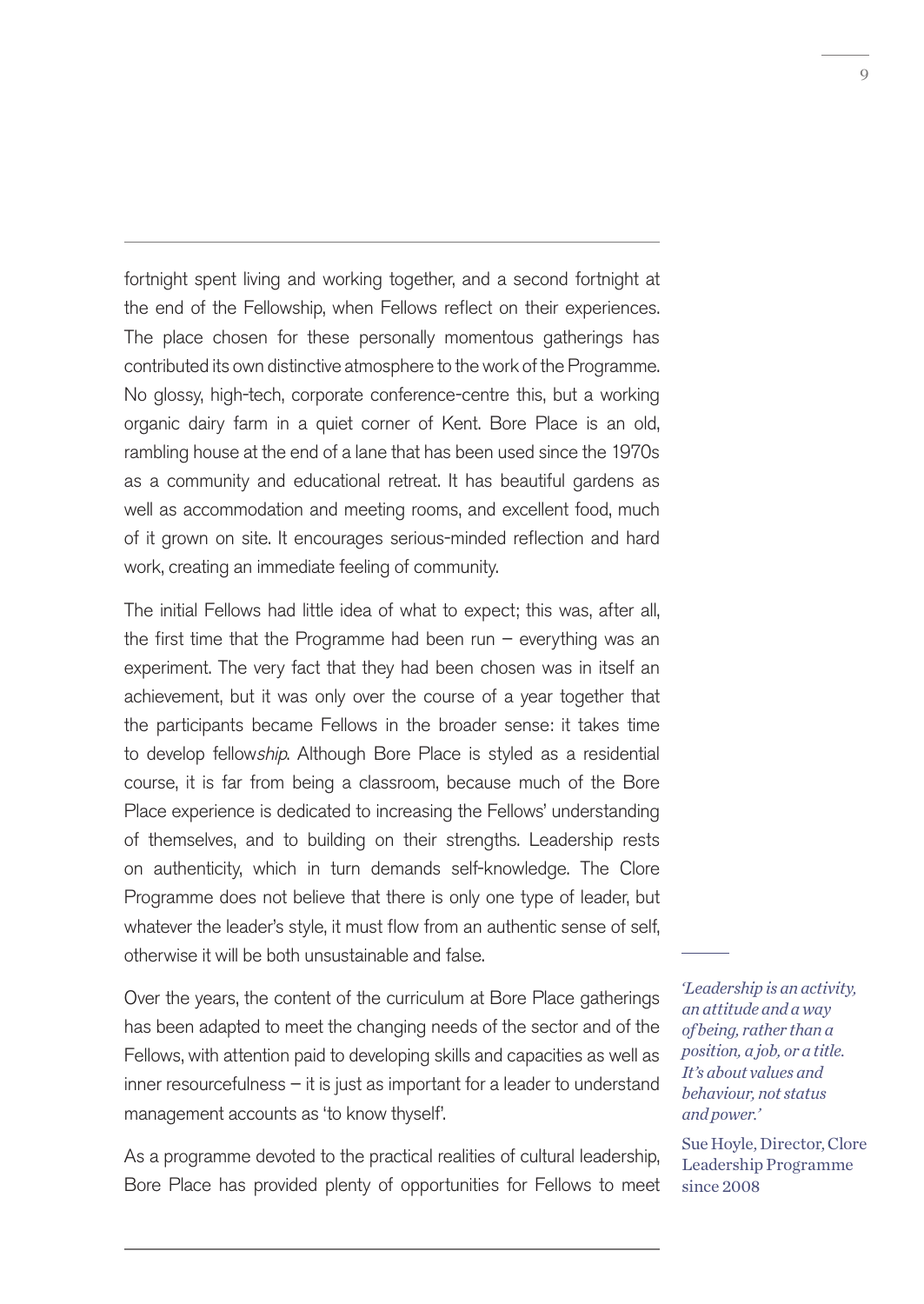The Leadership Programmes of the Clore Duffield Foundation

 *'Clore exposed me to many ideas. During Clore – integral to my placement and to my own research – I began a project called Emergence which examines the leadership role the arts takes in societal change and working towards a more sustainable planet. Since Clore, this has become a full-time activity.'* 

Clore Cultural Fellow

 *'Having worked with the diverse sector for many years, I realised that I had the ability and potential to do so much more, and that my ambition was to work on a bigger scale – and to encourage others to "think bigger" ... I have been able to enable those I work with to express the importance of their work.'* 

Clore Cultural Fellow

and interrogate established leaders, among them such key figures as Sir Nicholas Serota of Tate, Vikki Heywood, then at the Royal Shakespeare Company, Farooq Chaudhry of Akram Khan Company, and Tony Hall, now Lord Hall of Birkenhead, then of the Royal Opera House and now at the BBC. It is also people like these who have made it possible for Fellows to spend part of their time on secondments to their organisations. The Programme makes a point of placing Fellows in unfamiliar institutions – a museum curator in a theatre, for instance.

The Fellows are all different, and over the past decade a great variety of people have come together in the annual cohorts, with ages ranging between the mid-20s and late 40s. Every art form has been represented, and people have come from the private sector (the music business, publishers and film companies) as well as the not-for-profit sector, including libraries and archives. More women than men have become Fellows, in a ratio of 64% to 36%. The Programme is keen to encourage more Fellows with disabilities. Fellows with ethnic-minority backgrounds have been consistently well-represented: 19.7% of British Fellows are of BAME origin. In June 2014 the BBC announced that it was asking the Clore Leadership Programme to contribute its expertise to the Corporation's new senior leadership training programme for people of BAME backgrounds.

The cultural sector as a whole is heavily metro-centric, but Fellows in every cohort have come from all nations and regions of the UK. Given the diversity of the Fellows, and the fact that individuals play to different strengths, it is no surprise that they have different approaches to leadership. Without imposing a fixed style, Clore has adopted a consistent approach – one that is strengths-based; relational and networked; authentic; group-based; collaborative; diverse; and values-led.

The Programme has also become gradually more international. The first cohort included one self-funded Fellow from Canada; in 2007 the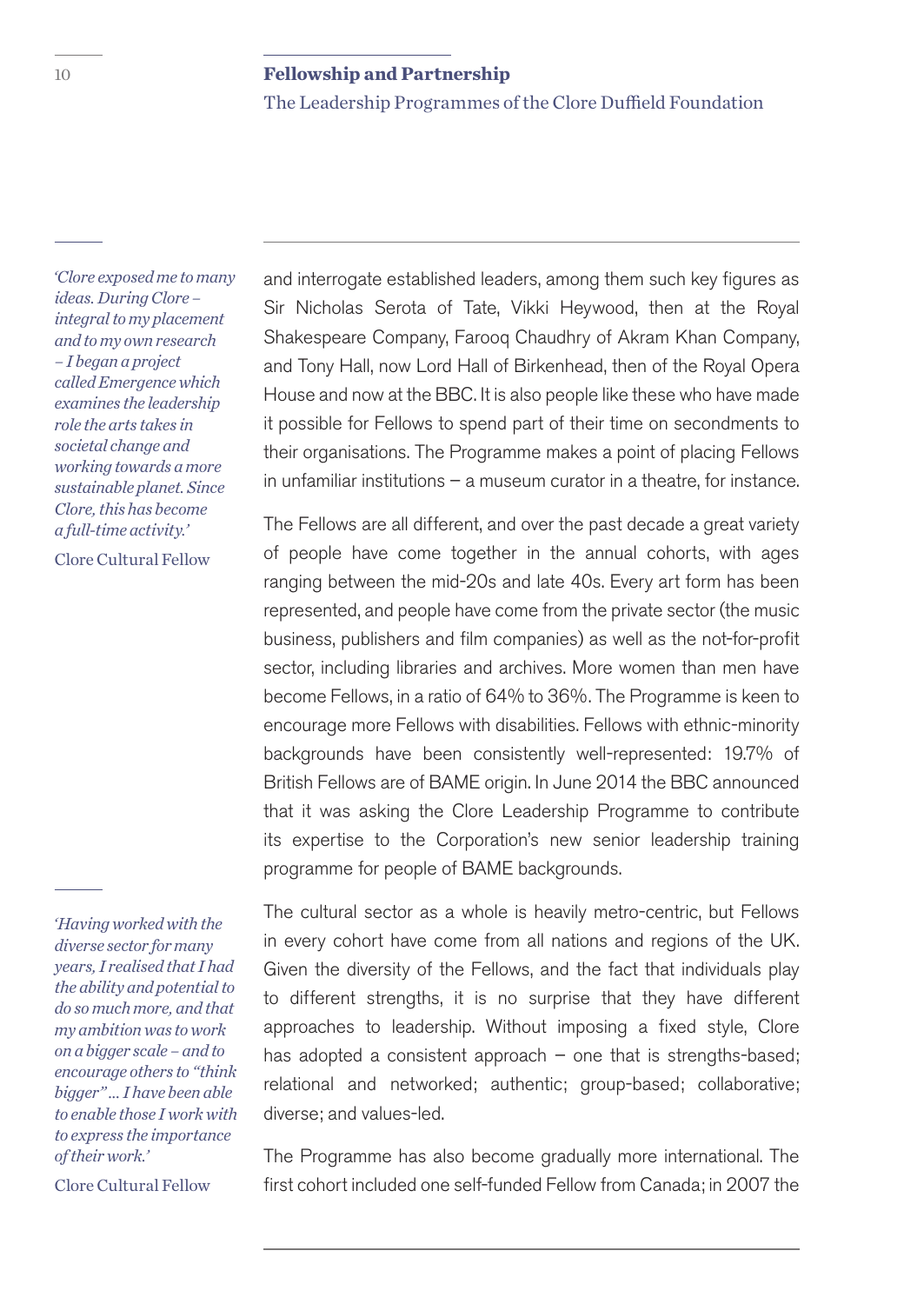Foreign Office began to award a number of Chevening Scholarships for overseas Fellows; and in 2008 the Hong Kong government established annual Fellowships for one or two of its citizens. The perspectives that Fellows from India, Jordan, Egypt, China and other countries bring have enriched the Clore experience. At the same time, the Programme has begun to export its expertise. Professor Daniel Chua of Hong Kong University was an early enthusiast for the Clore approach to, and model for, cultural leadership, and the Programme has been helping to run an Advanced Cultural Leadership Programme there since 2011, with around 20 participants each year.

*'There is no single model to being a leader. As I discovered on the Clore Leadership Programme, the best way to be a good leader is to be yourself and to be clear about who you are and what you stand for in terms of your vision for an organisation.'* 

Clore Cultural Fellow

By 2007 the evident success of the cultural Clore Leadership Programme was encouraging the Clore Duffield Foundation to ask if there were ways by which the model could be extended into the wider social sector. Itself a charity, the Foundation had always had a broader remit than just the arts and heritage, especially through education, and there were aspects of the charitable sector that might benefit from the experience the Foundation had gained.

But even by 2007 the world was very different from how it had been when the cultural Clore Leadership Programme was first conceived in 2002. Technology was revolutionising the way individuals and organisations communicated with each other, subtly shifting the context of leadership. Unsuspected by everyone, from the CBI to the Treasury, just around the corner lay the great financial crash that would open a long period of austerity, especially for the public sector. While the cultural Clore Leadership Programme had been needed to take advantage of the boom years of Creative Britain, the recession would call for an equally considered response.

Because the Clore Social Leadership Programme started life in radically different circumstances from the cultural Programme, it has developed a different model of financing itself, being funded mainly

 *'There is a greater need than ever for well-run, efficient, effective and sustainable social sector organisations. Such organisations need resilient leaders … Clore Social Leadership's high-quality, personalised programme is just what is needed.'* 

Mary Marsh, Founding Director, Clore Social Leadership Programme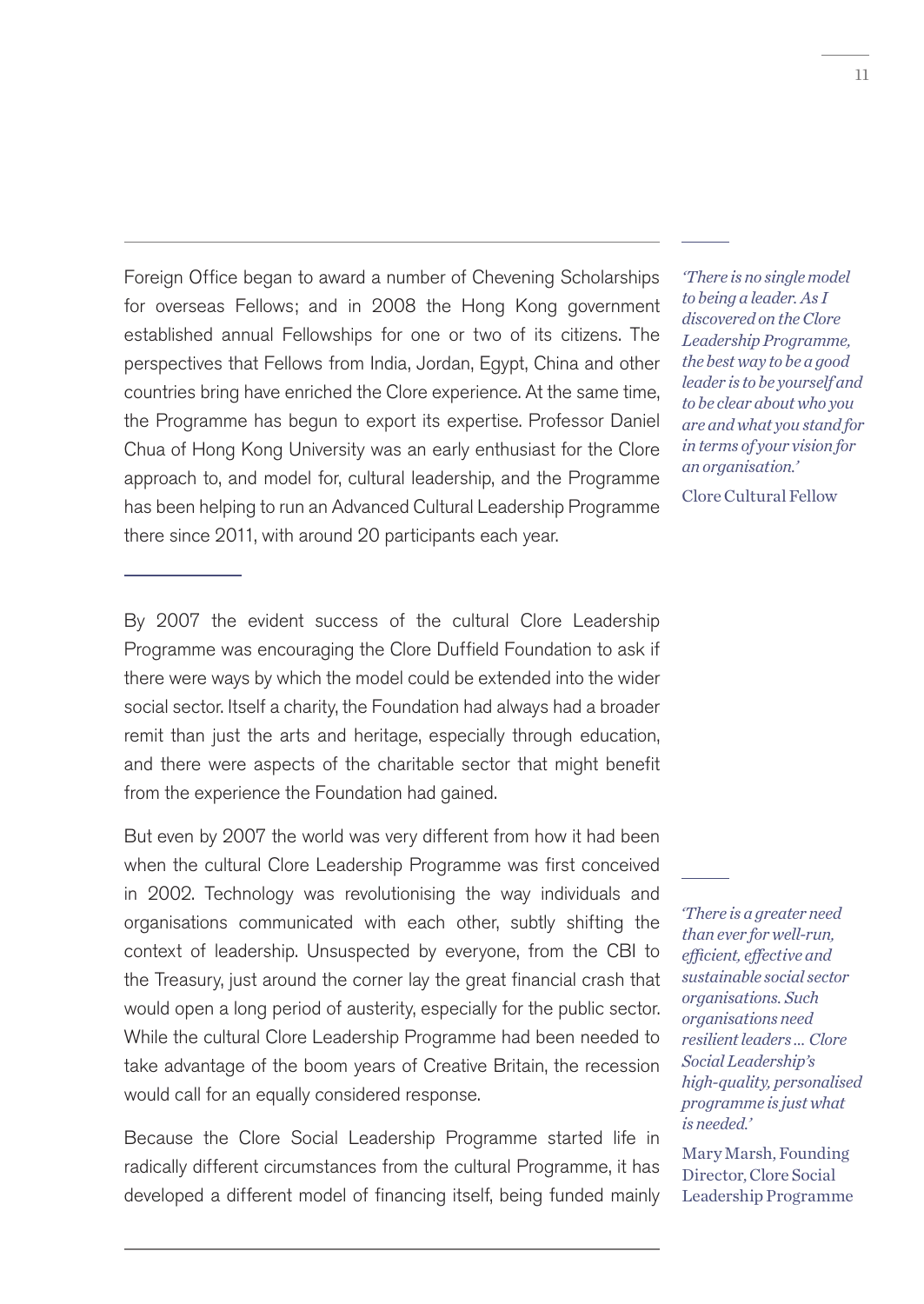The Leadership Programmes of the Clore Duffield Foundation

from private rather than public sources. The first steps taken, however, were the same: a period of research to find out if there really was an identifiable need for leadership development, and then the search for a suitable Director. A working party was set up, consisting of Sally Bacon, Sue Hoyle, Tom Andrews – a 'year one' cultural Clore Fellow – the former charitable foundation director Patricia Lankester, and Sir Thomas Hughes-Hallett, the former banker who had become Chief Executive of Marie Curie Cancer Care. They commissioned a research paper from two consultants, Margaret Bolton and Meg Abdy, which showed just how complicated the social sector was.

No easier to define than the cultural sector, there were many more organisations, some of them very large indeed, but a great many run on an essentially voluntary basis. The broad social sector was, like the cultural world, effectively 'siloed' with perceived and real differences based on geography, form, size, purpose, and type of organisation. In particular, the difference between those devoted to local service delivery and those intent on innovative social enterprise marked a difference in approach. In spite of a workforce that was two-thirds female, the top jobs tended to be dominated by men, and training tended to focus on the most senior level. There was much short-term working and no clear professional career path. There were many charismatic leaders, especially those who had launched their own organisations, but their skills as managers were less strong. The good leaders who emerged were hard to retain, and there was a tendency to import them from elsewhere in the public sector, from the military, and the commercial sector.

Although more training and development was available in the social than in the cultural sector, mainly from the National Council for Voluntary Organisations, the Directory of Social Change and, for very senior people, ACEVO (the Association of Chief Executives of Voluntary Organisations), the research identified a gap in leadership development between the early career stages and the highest levels

 *'Social leaders are people who lead change, and who do it with a social purpose. This could be as leaders of an organisation or a team, but doesn't have to be – leadership is done by people at all levels, not just those "at the top". Social leaders are people driving forward ideas and change to help solve the social challenges of the 21st century.'* 

Mary Marsh, Founding Director, Clore Social Leadership Programme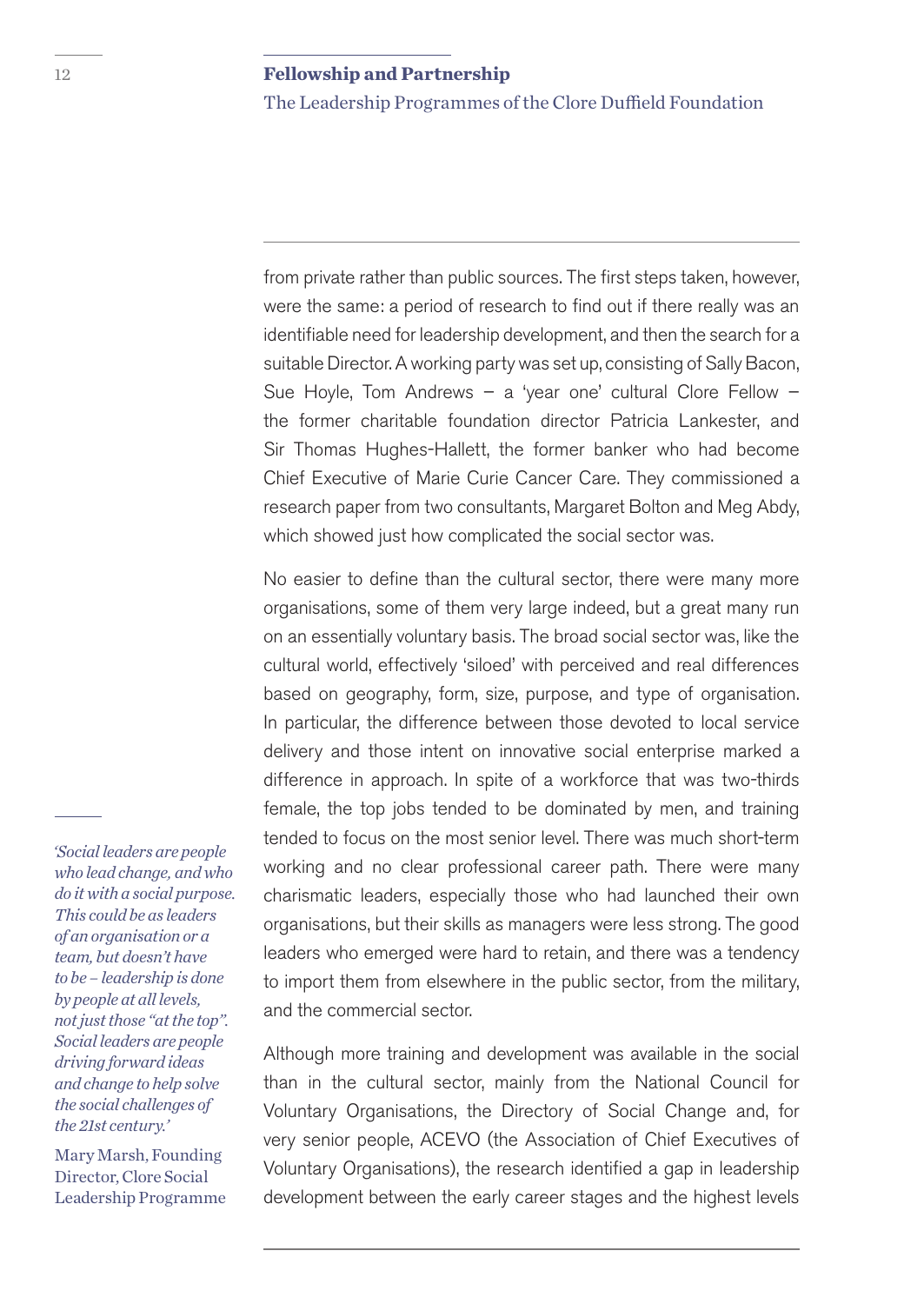– just that group of 'aspiring' leaders for whom the Clore's cultural Programme was proving to be of such value. It was clear that the social sector, like the cultural sector, needed to grow its own leaders from within – and the Clore Duffield Foundation was in a position to help it do so.

There is a degree of commonality between the cultural and social sectors, and even some overlap, such as when arts companies pursue social ends, but it was not expected that the cultural leadership model could be simply transferred to the social sector. There is an important difference between them: while in the social world, all of the focus is on the beneficiary of the service, in the arts and heritage there is a twin concern – the audience plus the art form or object or building itself. But the values adopted by the Social Leadership Programme – 'courage, passion, diversity, respect, focus' – are needed in both.

In October 2008 Dame Mary Marsh was appointed as Director of the Clore Social Leadership Programme, and is currently working with Liz Lowther as Programme Director. After headships at two comprehensive schools, Dame Mary had been Chief Executive of the NSPCC since 2000. Like the cultural Clore Leadership Programme, Clore Social Leadership has been run by a small permanent staff. In 2009, the Clore Social Leadership Programme became an independent charity, with Sir John Gieve as chairman of the trustees.

Even with a commitment of half a million pounds a year from the Clore Duffield Foundation (the same as its commitment to cultural leadership), launching a new programme in the teeth of a growing recession was not easy. Direct funding from government was unavailable, but in the spirit of partnership, and with a shared interest in leadership, other trusts and foundations stepped up to the plate, with the Paul Hamlyn Foundation, the Gulbenkian and the Resolution Trust as early partners. The different economic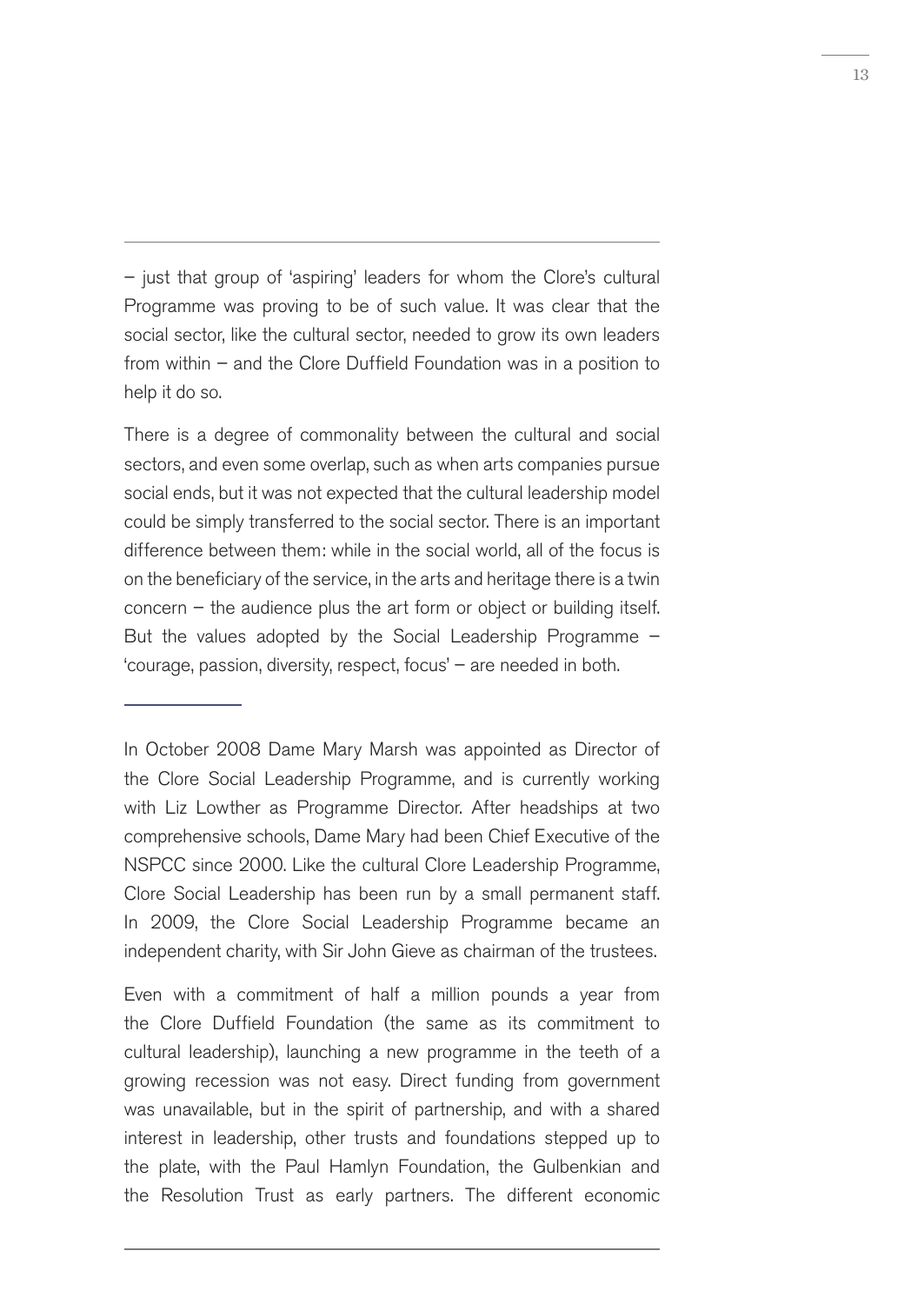The Leadership Programmes of the Clore Duffield Foundation

 *'It is absolutely crucial that we develop leaders who have the courage, integrity and resilience to create a vision for the future of our country. The Clore Social Leadership Programme provides aspiring leaders with the resources to hone their vision, their skills and their networks, and we are delighted to be able to support this programme and the participants in it.'* 

Shoshana Boyd Gelfand, Pears Foundation, Clore Social funder

 *'The overall experience helped me to connect with the values that drive me. This has given me confidence in living those values, and in leading social change. It is not a magic wand. When you return to the "real world" there will still be challenges, you will still have crises of confidence, things will go wrong. The difference for me is that I'm more comfortable with this and my own ability to move through these moments and learn from them.'* 

Clore Social Fellow 2013

circumstances mean that the Clore Social Leadership Programme has had to work on a slightly smaller scale than its cultural partner: announced in October 2009, and starting work in 2010, its first cohort numbered 14, rising now to 18.

The one advantage Mary Marsh did have was the lessons learned from five years' practical experience of the cultural Leadership Programme. Like its predecessor, the Clore Social Leadership Programme is freestanding and practically, as opposed to academically, based. It also depends on being able to attract partners to support individual Fellows, and established leaders in the field have a key role to play.

Shorter, one-week residential courses at the start and finish were found to be more practical, and the Fellows work throughout the year in action-learning sets.

Like the cultural Clore Leadership Programme, Clore Social Leadership draws its cohorts from all over the UK, and each cohort has a mix of Fellows of different genders, ethnic backgrounds, careers and abilities – all of which adds to the learning and development experience. The social Programme places special emphasis on undertaking and sharing practical research. A third of cultural Fellows now do academically supervised research, and all produce a researched provocation paper, as well as working in groups at Bore Place on research projects set by external agencies. The programmes have an essential value in common: authentic leadership. As the Clore Social Leadership Programme's mantra has it: 'Know yourself, be yourself, look after yourself'.

By their nature, and partly because of the financial investment involved, both the social and the cultural programmes can handle a relatively small number of Fellows each year, but from the beginning there has been an ambition to extend the offer. As early as 2004 the cultural Programme laid on the first of a limited number of weekend courses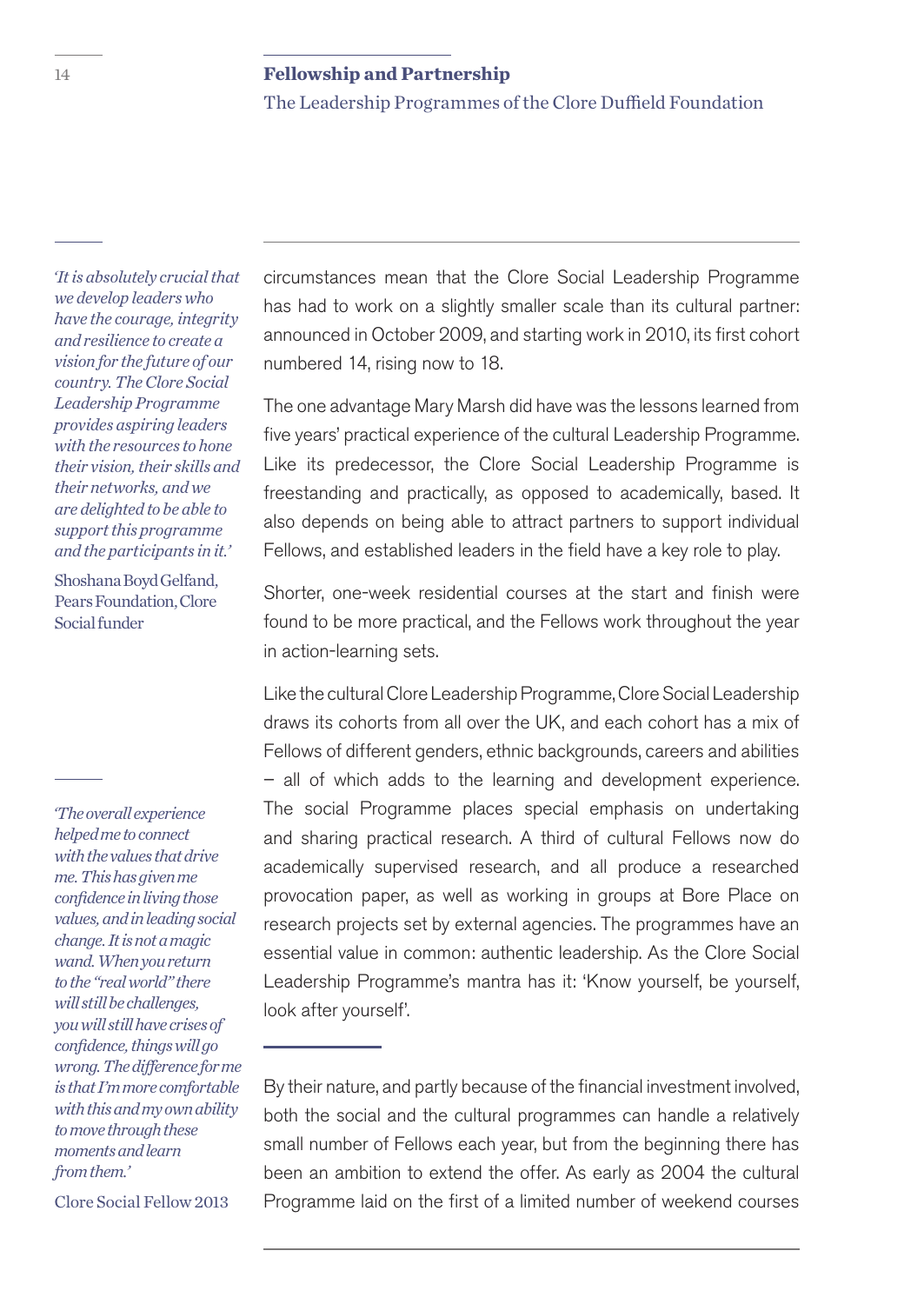for senior leaders at the request of the Department for Culture, Media and Sport, as well as for the British Council and the Arts and Humanities Research Council. Drawing on the experience of the Bore Place gatherings, Chris Smith developed the idea of offering the essence of the Programme as an intensive two-week short course to those who could not make a longer commitment.

The Clore Leadership Programme was therefore in a good position to contribute when in 2006 Arts Council England was able to launch its own Cultural Leadership Programme, initially funded through the Treasury's 'Invest to Save' policy. The Clore Short Courses became a key element in the Arts Council scheme, and although the ACE Cultural Leadership Programme has now been wound up, Clore continues to contribute leadership training as one of ACE's strategic initiatives. Short Courses take place in locations all over the country, and the 1,000th participant was welcomed at the 42nd course in 2014.

The cultural Programme also offers 'development days' for the boards of cultural organisations, led by the experienced arts administrator Prue Skene, as well as organisation awaydays, and courses concentrating on enhancing the working relationships between chief executives and the chairs of their boards. In an effort to widen the pool of potential Fellows and help to create a more diverse cadre of future leaders, since 2010 the Clore Leadership Programme has been running one-week Emerging Leaders courses to cater for aspiring arts leaders at the early stages in their careers. In 2014 the Programme launched a series of leadership development days in partnership with regional organisations.

Since both programmes were established they have had a direct influence on the many hundreds of people who have benefited. The numbers tell an encouraging story – but what has been achieved? The careers of individual Fellows have certainly been affected.

 *'A life-changing experience, truly. I feel as though I will look back at this course in years to come as a turning point in my life.'* 

Clore Short Course participant

 *'Clore reinforced something fundamental for me – that it's not worth wasting time worrying about the things you can't do, but just focus on the talents you have already and strengthen them … Since finishing Clore I got even more involved in developing the skills of Attitude is Everything's staff and Board team … in particular I set out to prove that there was a growing demand for better access to live music for deaf and disabled people, and that there was a real business case for access which the music industry hadn't yet taken on board.'* 

Clore Short Course participant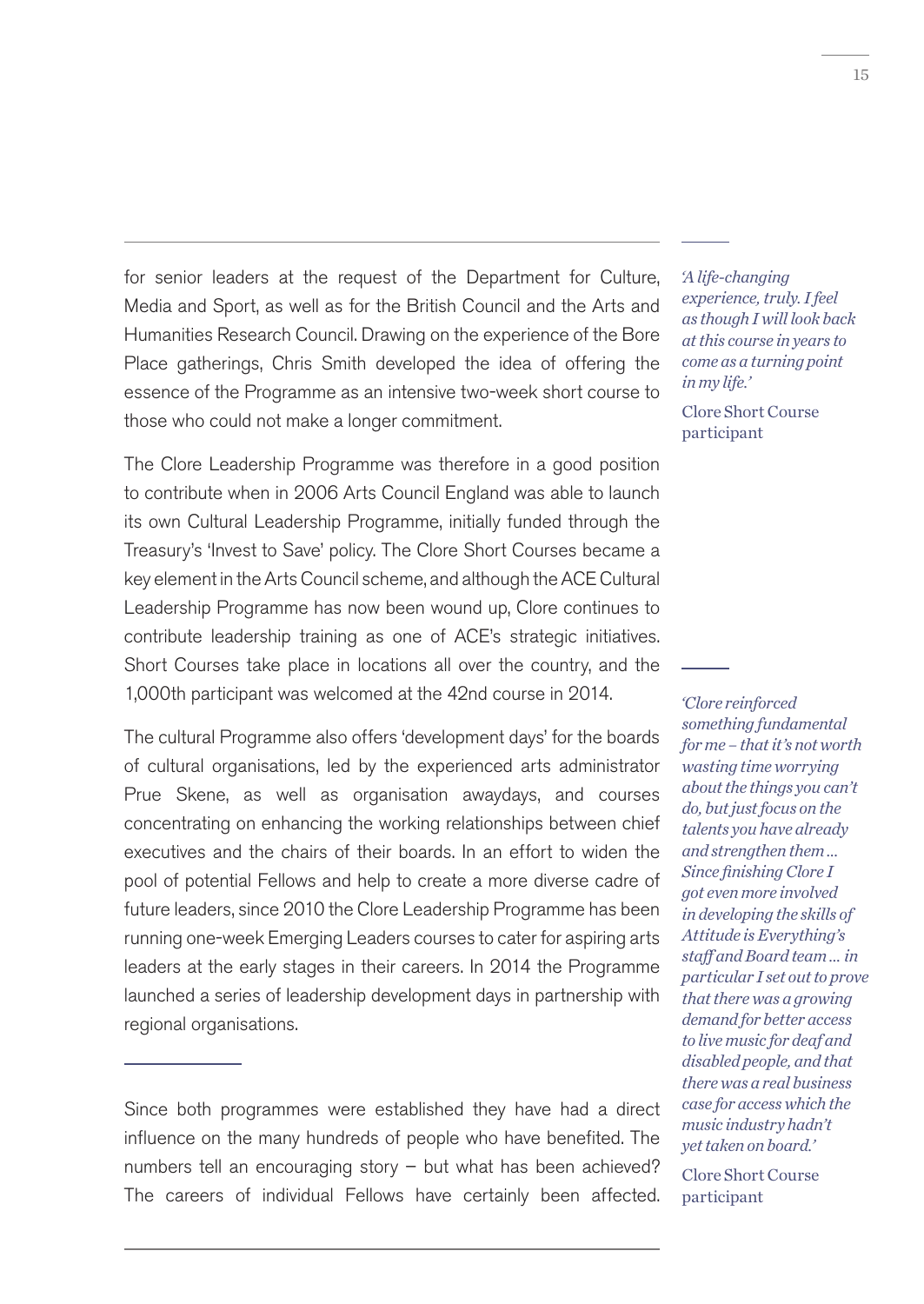The Leadership Programmes of the Clore Duffield Foundation

 *'It gave me the confidence and the belief to strategically review my Board, which has had an immensely powerful impact on the way we work. It also prepared me to take my team through a major change … with a clear and consistent approach that benefited the whole organisation.'* 

Clore Short Course participant

A significant number of Clore Fellows from both programmes have either been promoted into, or successfully applied for, high-level positions. Many Fellows testify to the fact that 'I couldn't have got this job if it wasn't for Clore', and say that Clore has given them the confidence and the skills to reach higher than they otherwise would have done. It is an indication of the renewed confidence and creativity of Fellows that more than a third of Social Fellows have set up new organisations, such as Dementia Adventure, a multi-award winning social enterprise that enables people living with dementia to connect with the natural world, and the International Centre for Social Franchising, which seeks to use a 'franchise' model to spread successful social projects. At least a dozen new ventures have been created by cultural Fellows, including More2Screen, which distributes cinema presentations of live events, and People United, a 'laboratory' for developing the social contribution of the arts.

The programmes' ambitions have always been to benefit whole sectors, and through them civic society and the broader public. Research undertaken by both Cultural and Social Fellows has had a direct impact on their respective fields. Every piece of research by a Social Fellow is shown on the Social Leadership Programme's website, and some of them have been particularly influential, such as Rowena Lewis's practice-based research on women's representation in the voluntary sector, and Ruth Marvel and Owen Jarvis's report When Bees meet Trees, looking at the valuable innovation that occurs in partnerships between small and large organisations. In the cultural world, examples of influential research include Nick Merriman on museum de-accessioning; Penny Nagel and Conor Roche on crowdsourcing; and Claire Hodgson on women in leadership.

After a decade of operation, the Fellows and short course participants have begun to affect the way in which their sectors function, and to make them more resilient. This is the result not only of the influence of an increasing number of Fellows leading individual organisations,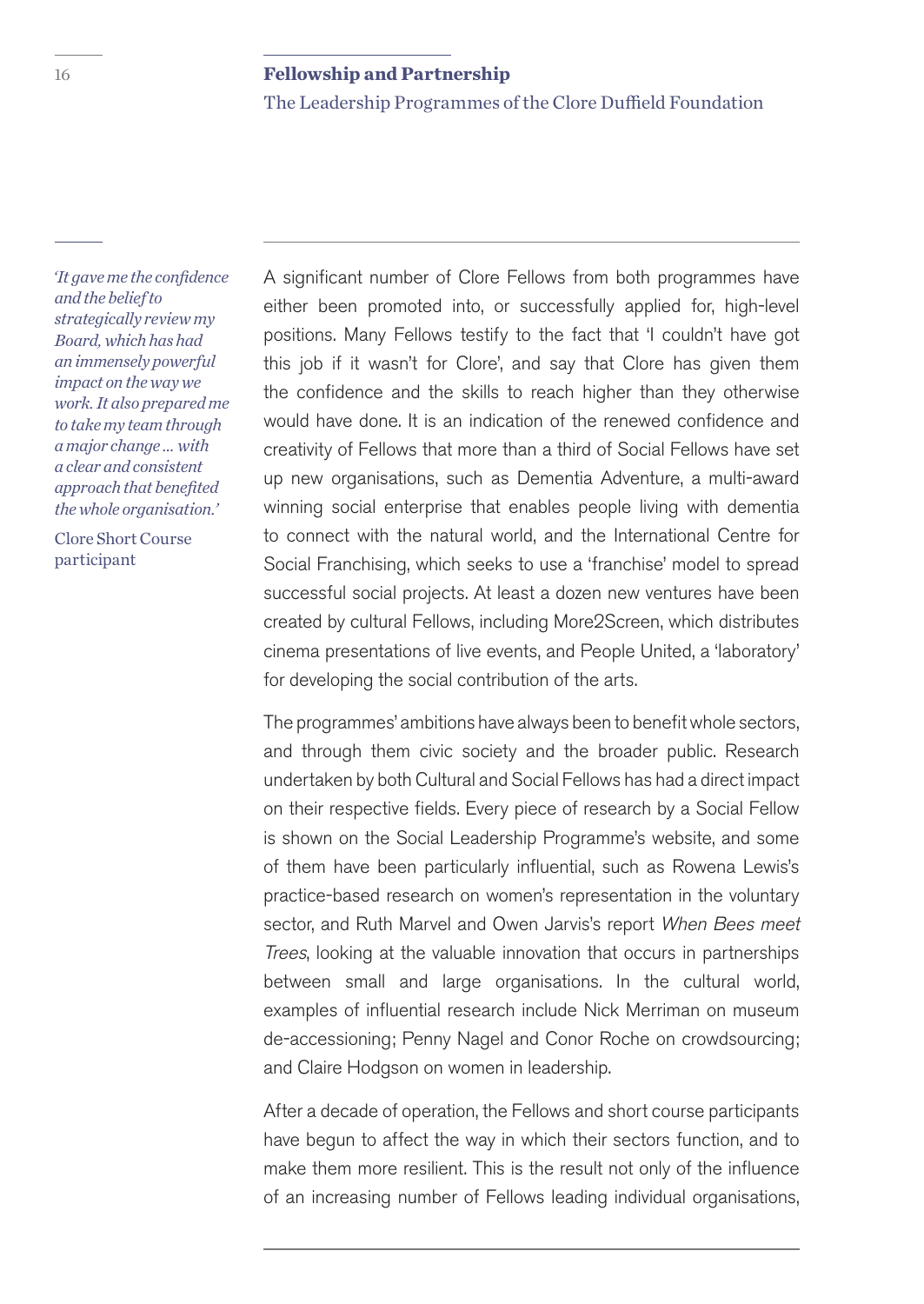but also from the strengthening networks that the programmes have brought into being. Much of this operates on an informal – but none the less powerful  $-$  level; it is notable, for example, that Clore Fellows are playing a leading role in the What Next? movement, a wide-reaching and self-organising network that aims to ensure the long-term sustainability of the cultural sector. As the Director of the Museums Association wrote in 2011: 'Thirty years ago, when faced with severe cuts, the sector almost collapsed. This is not the case now and that reflects the quality of the leadership we have. Clore has been a key part of that.'

Yet neither society nor the culture that reflects it stays still. If the Clore programmes are to continue to thrive, they need to consider the future as well as celebrate the past. When the first Clore Leadership Fellows met in 2004 the cultural world was enjoying a period in the sun. In 2007 Prime Minister Tony Blair made a speech suggesting that the cultural sector had been enjoying 'a golden age'. All this has changed. Over the past five years there has been severe retrenchment in public funding, particularly at local authority level, where cultural and social programmes are most at risk.

Regardless of signs of economic recovery, cultural and social leaders together face a lean future, in which they will need to concentrate on financial sustainability, and have to adopt new models  $-$  not just of fundraising, but of forming, shaping and running organisations. There are other cultural signs of the times. Recent education policies and the ongoing emphasis on STEM subjects – Science, Technology, Engineering and Maths – have led to a decline in the teaching of arts subjects, evidenced by the decrease in drama, music, and art and design being sat at GCSE; the fall in the headcount of arts teachers; and the reduction in the number of arts teaching hours at secondary level. Education is the portal to long-term appreciation of the value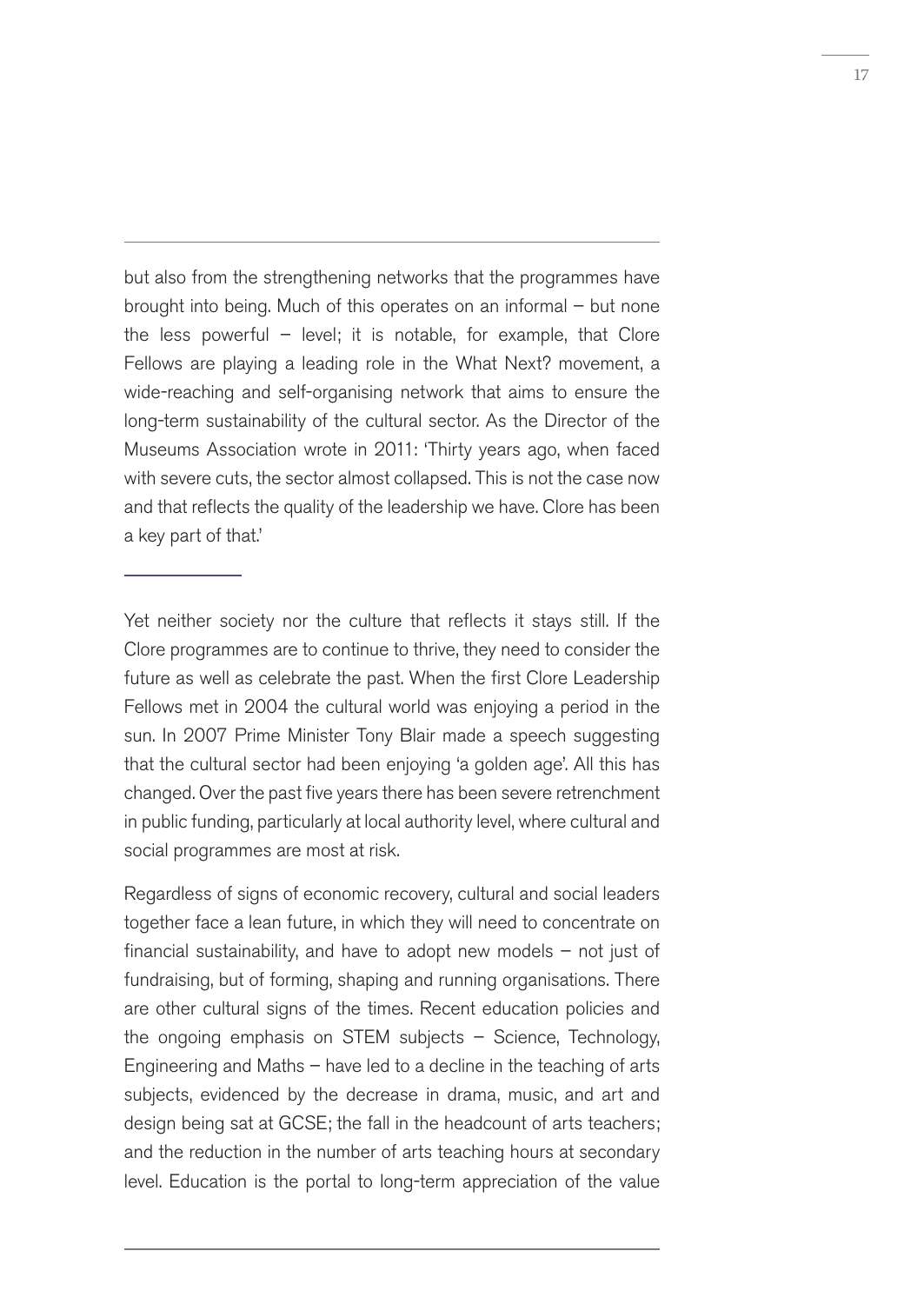The Leadership Programmes of the Clore Duffield Foundation

of culture, and cultural leaders will have to take on an ever-greater role in education and learning  $-$  partly to grow the audiences of the future, but also to ensure their own relevance and sustainability. Rightly, the Clore Duffield Foundation is a prime mover in the Cultural Learning Alliance, a collective voice working to ensure that all children and young people have meaningful access to culture, and where Clore Fellows play an important role.

There is also the challenge of technological change: nearly all the digital technologies and the forms of social interaction that they make possible were in their infancy when the Clore programmes were conceived: Facebook was founded shortly before the first Clore Fellows were appointed in 2004. 'Digital' is no longer a distinct category; technology is ceasing to be a tool and is becoming a way of life. The implications for leaders are profound, involving not merely technical facility with, and the intellectual comprehension of, technologies, but working in completely new ways.

In turn, the technological revolution is changing social and cultural relations. A network model begins to dissolve hierarchy and replace the pattern of centre and periphery. Digital technology has enabled new forms of expressive activity and lowered the barriers between 'professional' and 'amateur'. In the social sphere, activism and organisation have become more fluent and fluid  $-$  and more powerful. In his essay The Art of With (2009), the futurologist Charles Leadbeater argues: 'The web invites us to think and act with people, rather than for them, on their behalf, or even doing things to them. The web is an invitation to connect with other people with whom we can share, exchange and create new knowledge and ideas through a process of structured, lateral, free association of people and ideas.'

This suggests that traditional ideas of leadership based on a solitary, charismatic figure will have to give way to an even greater emphasis on fellowship and partnership. Technological change will not only alter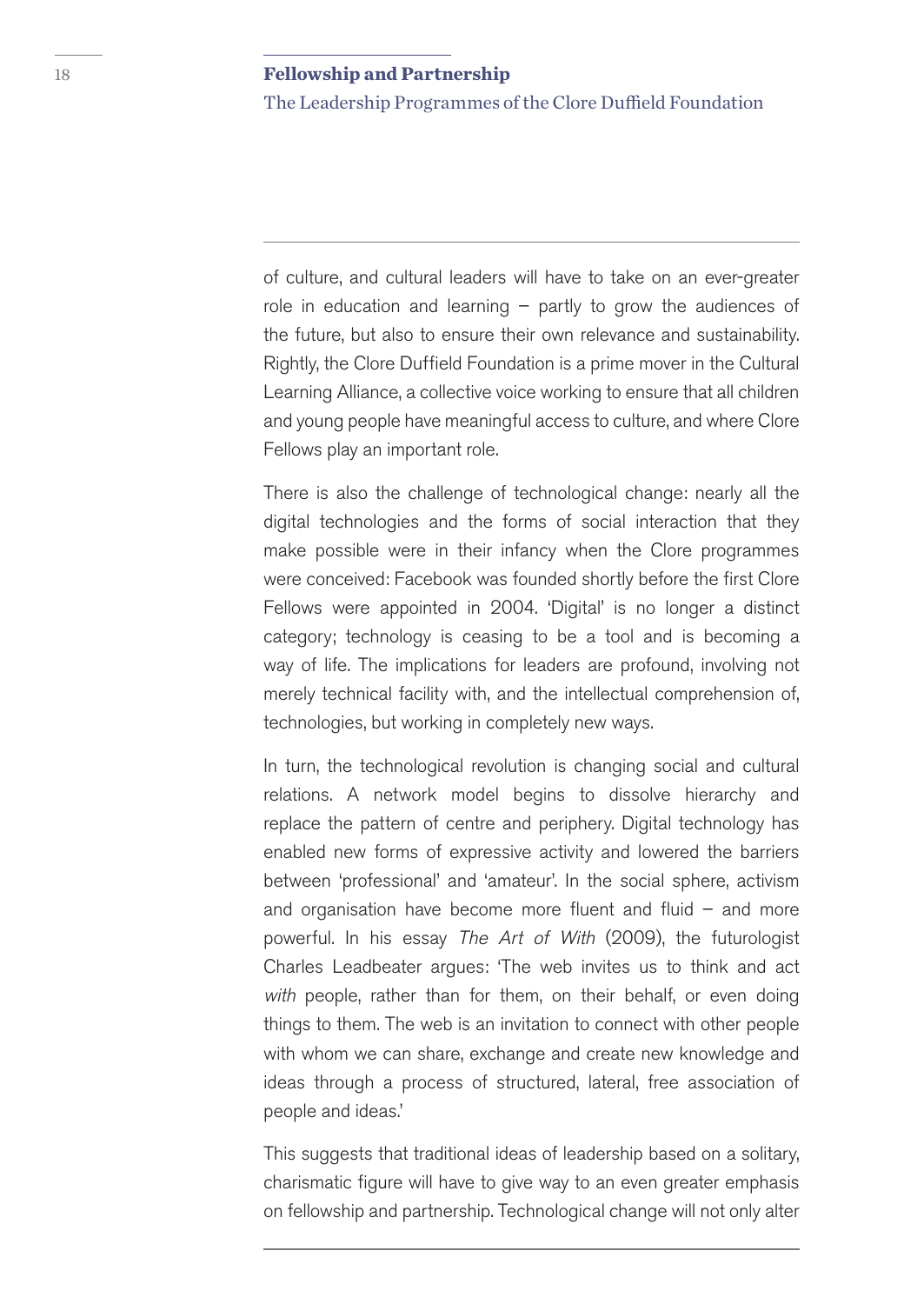the way in which organisations market their work and communicate with their users, it will change the nature of the relationship between social sector providers and their clients, between them and their funders, between arts organisations and audiences.

The recent economic crisis, and the opportunity seized by the present government to reduce its commitment to the cultural and social sectors, will require both cultural and social leaders to be more entrepreneurial – using assets better, earning more money and making it go further. For those outside the institutions, the shrinkage of public funding will mean a turning away from a conventional approach to finding support. New business models will emerge; young people, whether creative or social entrepreneurs – and the line between those two is getting ever more blurred – will increasingly get things done through following a number of routes in parallel, in sequence, or simultaneously. These will include mash-ups of commercial routes, activist routes, private sponsorship, and crowdsourcing.

Leaders of established cultural and social institutions will need to work with non-traditional users, both organisations and individuals. Large institutions and charities will also have to work out a new relationship with those who operate on a smaller scale in the wider creative network. Successful institutions will see themselves as having a key role in sustaining the public realm, as creators of civic space, and generators of social solutions.

Leadership, therefore, will become more heterogeneous. While the traditional model of an individual running an organisation in a big building – set up as a charity under a board of trustees, and with a clear and established remit  $-$  will continue, there will be more independents and freelancers, more producers and impresarios, more social entrepreneurs, more volunteers and more part-timers. Overall, the idea of a steady progression into a leadership role will be challenged as career paths become unpredictable journeys through life.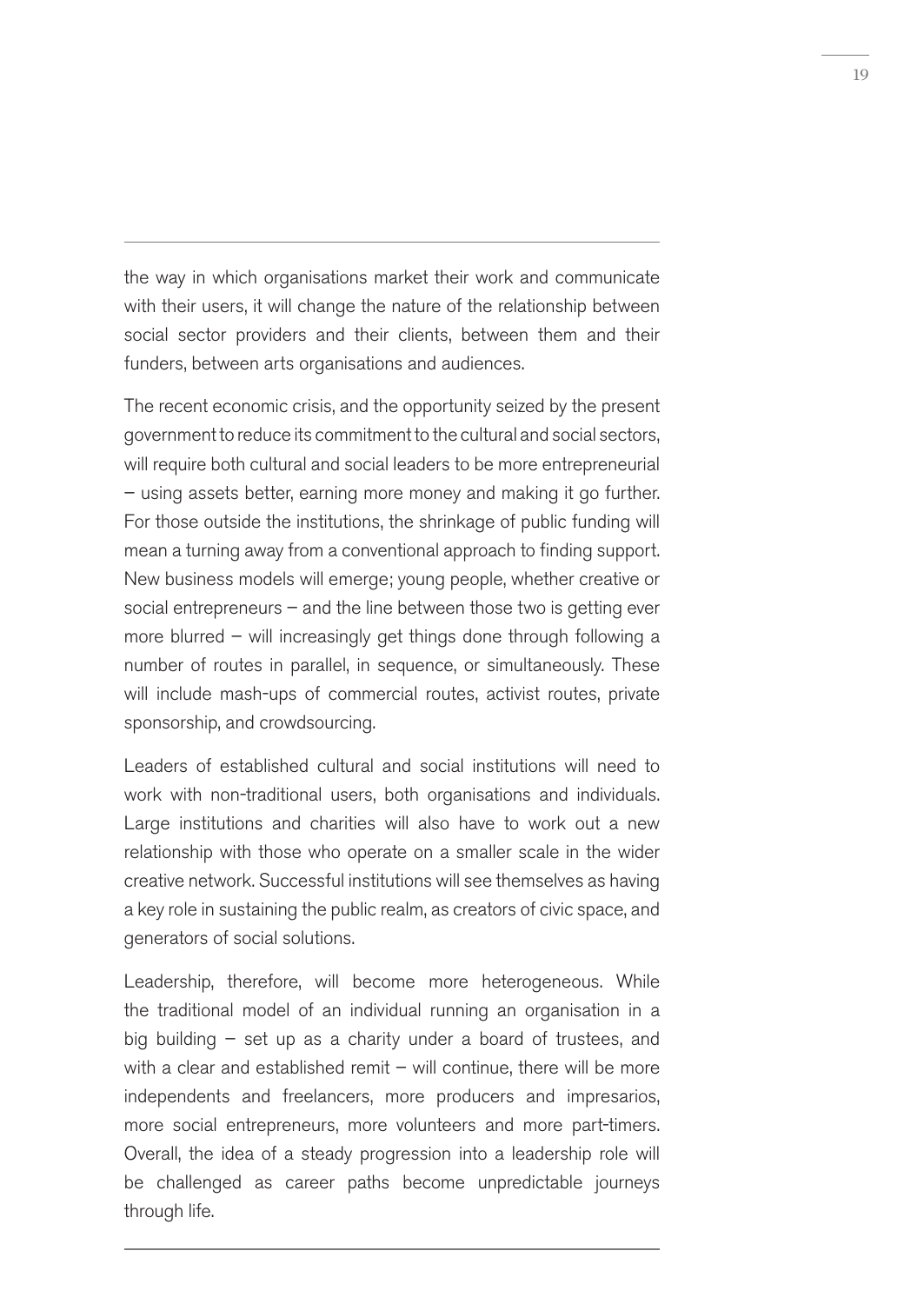The Leadership Programmes of the Clore Duffield Foundation

 *'I can't believe how lucky I have been; I now need to forge a path through what I believe to be a perfect storm in the sector today. The needs of the most vulnerable are on the increase but the financial crisis is squeezing funding; putting even greater pressure on organisations. I am really excited to discover where, with the help of the Clore Social Leadership Programme, this journey is going to take me next.'* 

Clore Social Fellow

The fundamental skills of leadership – knowledge of personal strengths and weaknesses, the ability to inspire, challenge, direct and motivate followers, and the ability to marshal and deploy resources to realise an ambition – will be unchanged. But the ways in which those fundamentals play out will change when the 'followers' are not employees, and when the 'resources' will most certainly come in different forms.

As the programmes develop in coming years, they will be able to apply lessons that have been learnt over the last decade. Mary Marsh summarises it like this: 'There are three key strands. First there are your personal qualities – what I sum up as "Know yourself, be yourself and look after yourself". Your values, purpose and authenticity are key to this. Second is assessing context, which is sometimes called "situation sensing"; you need to be able to grasp the dynamics and issues and see where you should focus, but also keep an eye on scanning the broader horizon. And third is working with and through others, both within and beyond your organisation.'

It is clear that people develop and learn in different ways, and at different paces, which is why the 'bespoke' nature of Clore is so important. Leadership development works best when it is experiential and practical. One of the most important jobs that leaders have is helping other people to understand, to cope with, and to implement change. That is why it is essential that leaders themselves should embrace discovery and exploration, which will involve discomfort and stepping into the unknown. The programmes show that networks and relationships are as important as individuals when it comes to leadership development. Each member of a cohort learns as much from their 'fellow Fellows' as they do from any other source.

The essence of the Clore leadership programmes is that they are owned and operated by their sectors, for their sectors, and are not the exclusive responsibility of a single organisation. Major figures have been willing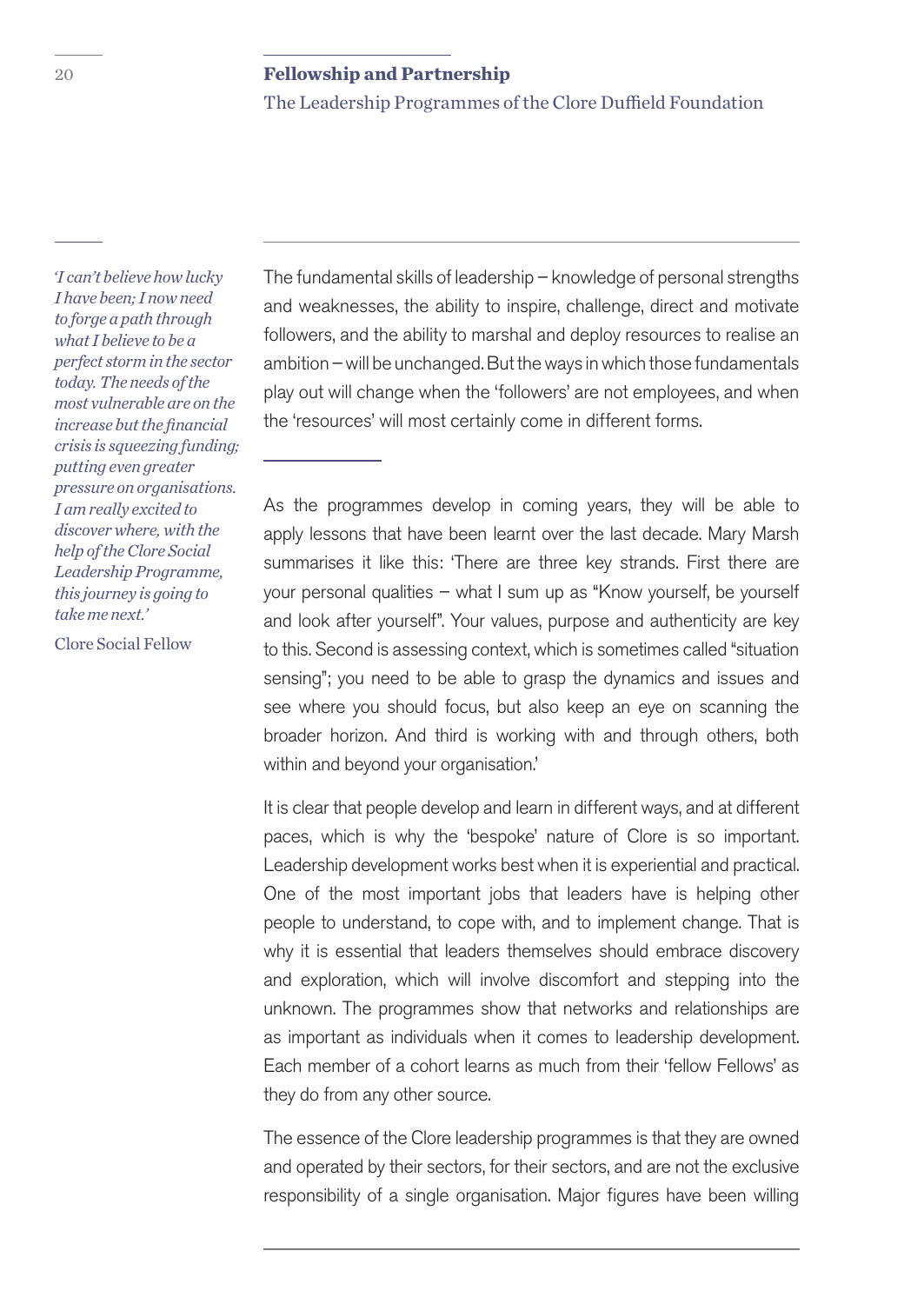to devote their time, energy and resources to the programmes because they are integral to, rather than merely aligned with, their sector's concerns. They show the value of a close three-way partnership between the private, public and professional sectors. They have harnessed energy and long-term commitment from the private sector; resources and policy backing from the public sector; and funding, expertise and innovation from the cultural and social sectors: the cultural Clore Leadership Programme currently has 17 'consortium partners' of cultural organisations who fund Fellowships.

Because of their proximity to practice and closeness to their sectors, the programmes have been able to adapt rapidly to changing circumstances. The feedback time between changes in the world and changes to the curriculum are very short compared to those in academia. Yet although both programmes are constantly innovating and experimenting, they both remain true to a set of clear and core values, which they regularly articulate. The programmes have prospered because they have been consistent in their aims; have never wavered from an absolute belief in the value of what the cultural and social sectors achieve for society.

It is a sign of the Clore Duffield Foundation's commitment that, to mark its own 50th anniversary, it has established a Clore Prize Fund, open to Fellows from both programmes who are looking for backing for creative and inspirational projects intended to change people's lives. It is a sign of the partnership and fellowship that the Clore has engendered that Fellows from both programmes have been coming together to make shared bids.

While their experiences of the programmes may, in passing, have given them the acumen of market traders, have further enhanced their charms, and will certainly have thickened their hides, Clore Fellows learn, above all, that leadership is always a work in progress.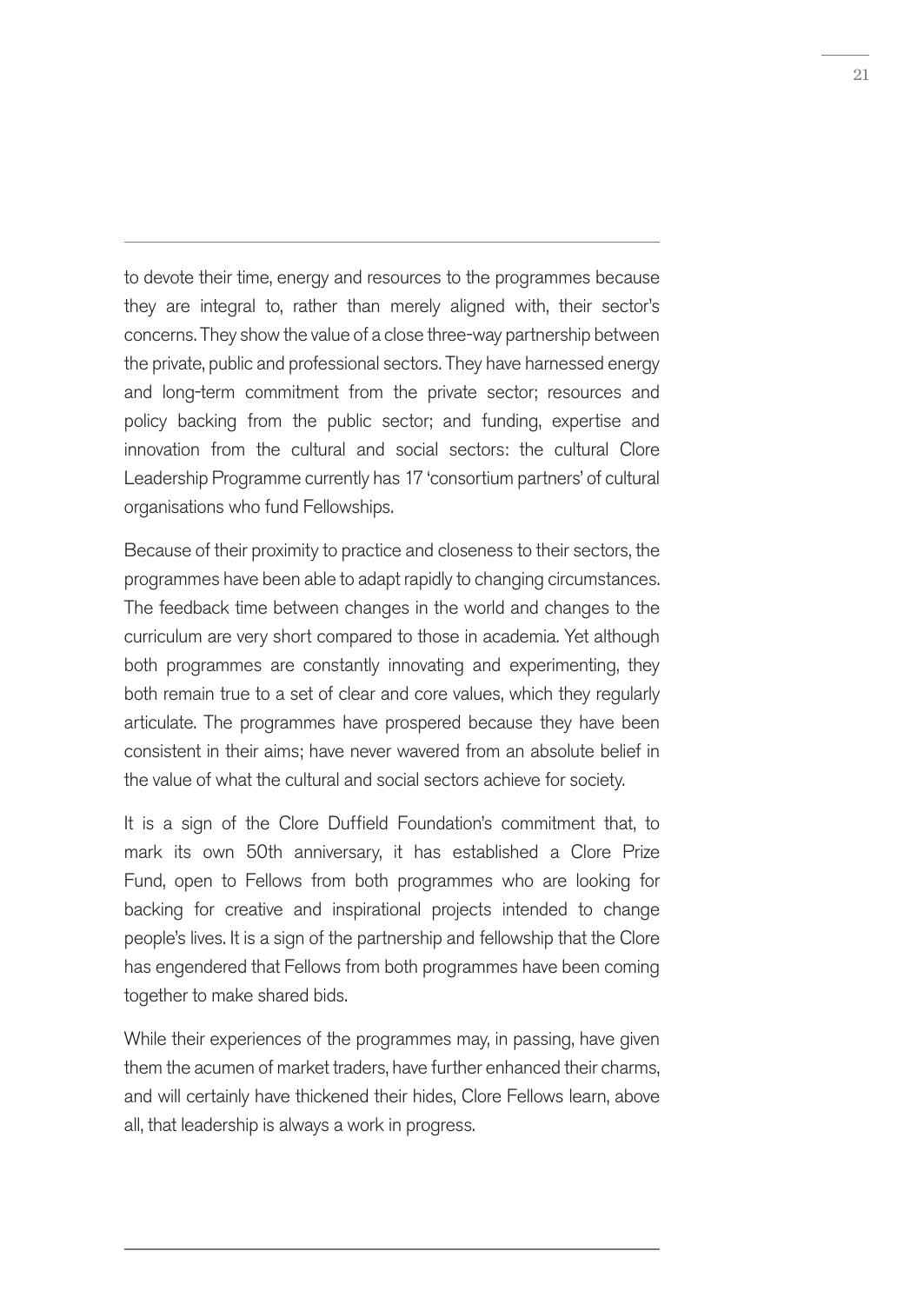## <sup>22</sup> Endnote

You may not have noticed, but something strange started to happen around the time of the Beijing Olympics in 2008. I'm not sure if it was led by the athletes, or by the journalists whose job it was to track their successes, but a word which had formerly been purely a noun started to become a verb: medalling. 'I've medalled.' 'My aim was to medal.' 'All I want to do is to medal.' 'Can we out-medal Australia?' Needless to say, this development was not without its detractors. And inevitably the word podium rapidly went the same way and 'to podium' seemed to be a commonly used term at Sochi.

It was around 2008 that I first started to realise that something similar was going on with the Clore Leadership Programme: 'I'm busy Cloring'; 'I've been Clored'; 'I'm doing Clore'. At the time it did occur to me to wonder what my Chairman's father, Sir Charles Clore, would have made of all this.

I mention this now, ten years after it first became possible 'to Clore', as it reminds me of how impossible it is to anticipate fully what will happen when you create something new. Of the many things we tried to anticipate back in 2002 – would people apply, would the Programme make an impact, would it work? – it never crossed our minds that the Foundation's name would be appropriated in this way, and sucked into a new kind of leadership lexicon. I suppose it could be seen as a success indicator, when the nomenclature of your new programme starts to be adopted by those closest to it, but it also hints at something viral which mirrors the way in which both Clore Leadership Programmes have worked: whatever model we cooked up in 2002 was always going to be adapted and owned by the Fellows.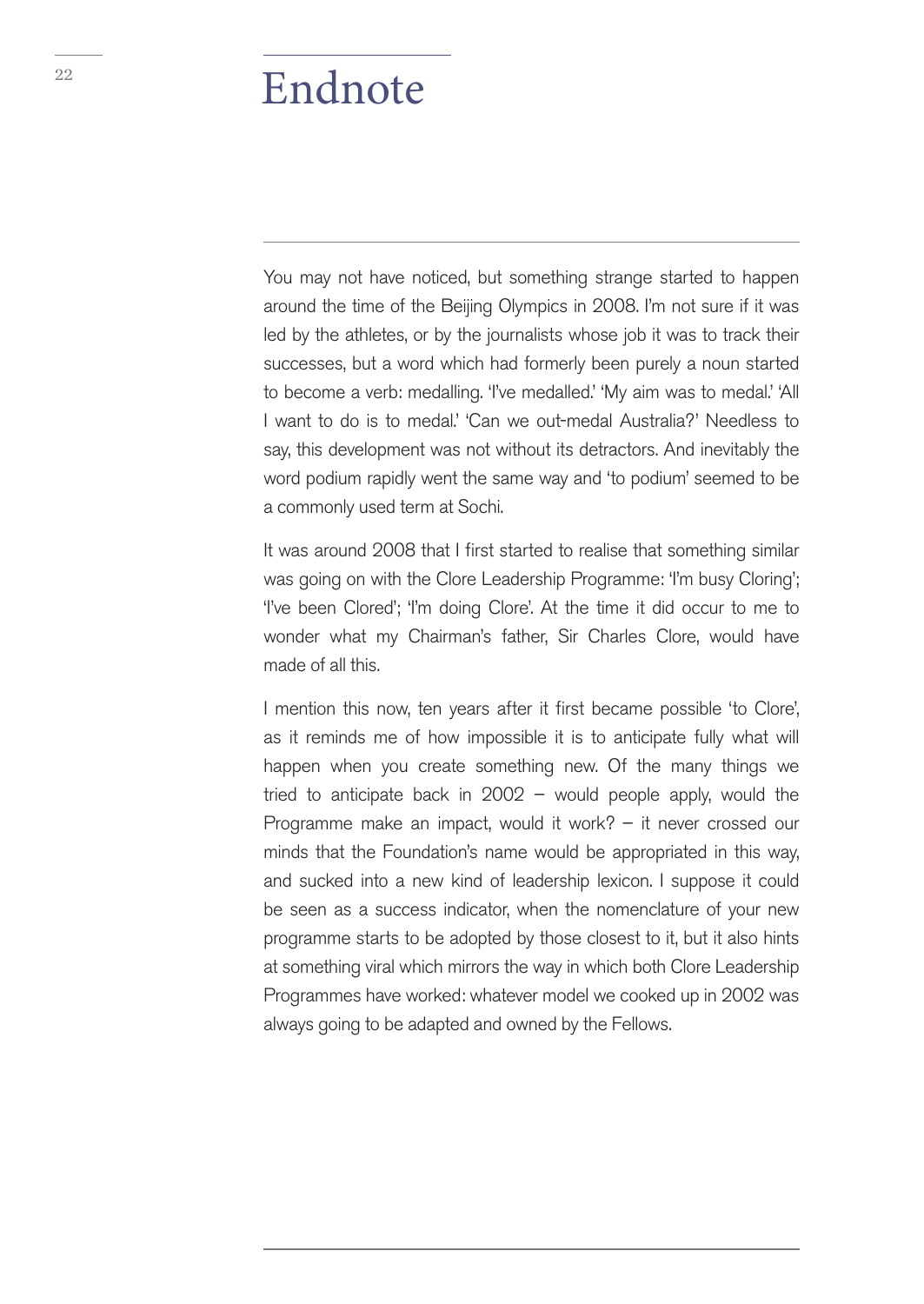Just recently a Fellow has thrown another Clore-ism into the mix in the context of discussions around the types of people who become Clore Fellows: 'being Clore', rather than 'doing' it: 'I see it as an "I am Spartacus" situation: the more people who stand up and say "I am Clore" ... the more the lack of homogeneity is clear. So I am Clore. It was and continues to be a game-changer for me. I do more of the work I deeply want to do in the world and edge towards my potential. I will always be grateful.'

A decade on from the creation of the first Clore Leadership Programme, Clore stands for many things, among them values-based leadership, diversity, harnessing potential, challenge, and change. Change will always be an important element within both programmes: enabling Fellows to deal with changes within the political, social and economic contexts in which they work; changing and improving ways of working, thinking, communicating, sharing and funding; and occasionally changing the very language we use to describe what we do. All of this is now very 'Clore', just as 'to medal' is now mainstream (linguistically and literally in the case of Team GB). Clore  $-$  in all its multiple meanings  $-$  has come a long way in the last ten years.

#### **Sally Bacon**

Executive Director, Clore Duffield Foundation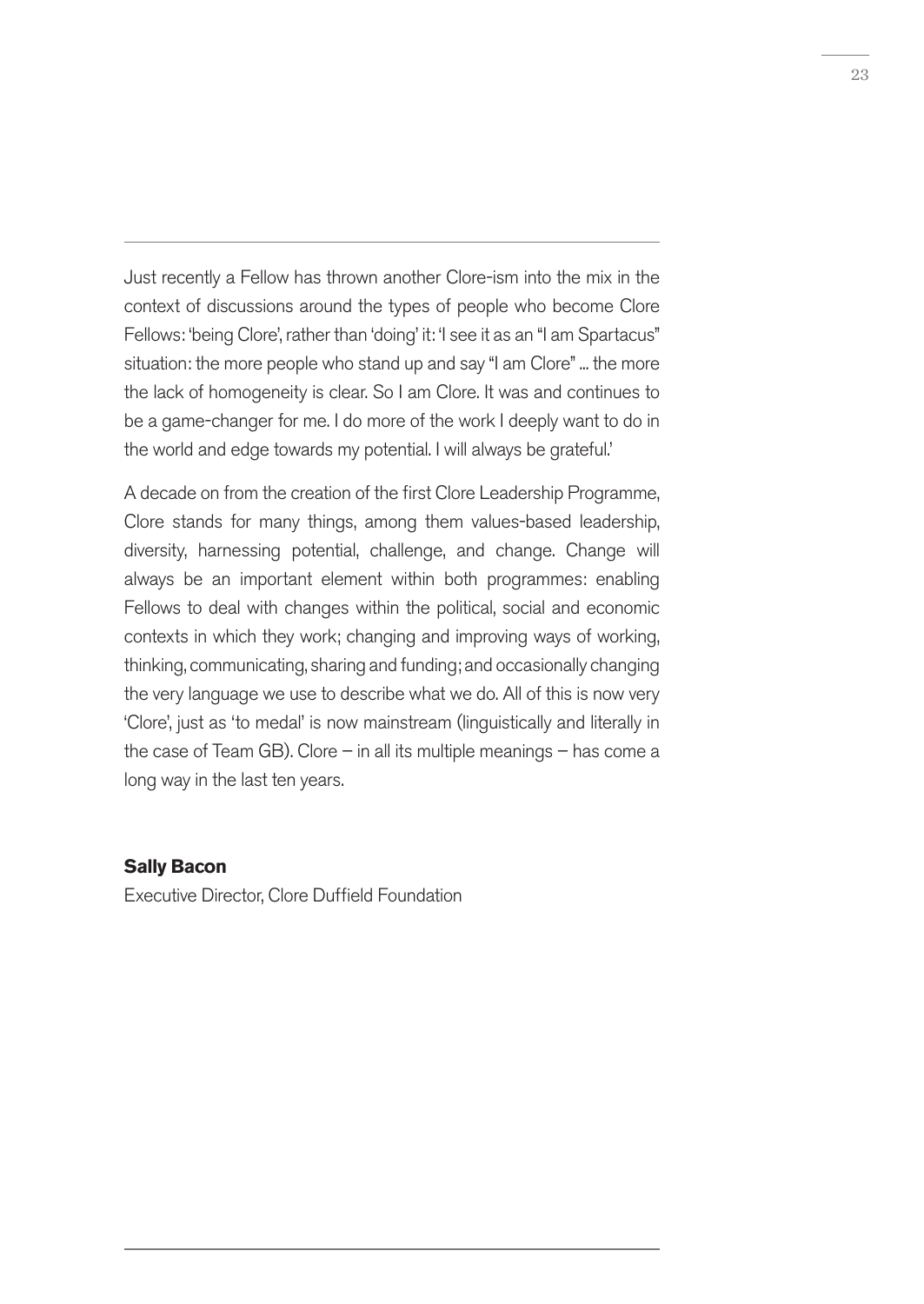# <sup>24</sup> Appendix One

## Funders

## **Clore Leadership Programme 2004-2014**

Advantage West Midlands Ambassador Theatre Group The Arts Club\* Arts Council England Arts & Humanities Research Council Arts Council of Ireland Arts Council of Northern Ireland Arts Council of Wales Ashridge Business School\* Balli Group plc Barbican Centre BBC British Council British Library British Museum Cameron Mackintosh Ltd Catherine Cookson Charitable Trust Clore Duffield Foundation Common Purpose\* The Courtauld Institute\* Cranfield School of Management, Cranfield University\* Creative & Cultural Skills Creative Partnerships Creative Scotland Creative Skillset Cultural Leadership Programme Culture East Midlands Culture North West Dancers' Career Development Department for Culture, Media and Sport

East of England Development Agency East of England Regional Assembly East Midlands Development Agency England's Northwest (NWDA) English Heritage Esmée Fairbairn Foundation European Commission\* Foreign & Commonwealth Office Garfield Weston Foundation Gatsby Charitable Foundation The Getty Foundation Goethe-Institut / Max Mueller Bhavan Henley Business School\* Heritage Lottery Fund Home Affairs Bureau of the Hong Kong Special Administrative Region through the Hong Kong Arts Development Council Hong Kong Academy of the Performing Arts Hong Kong University Imperial War Museums The King's Fund King's Place\* The Laser Foundation The Linbury Trust Living East London Development Agency London Metropolitan Archives The Mercers' Company Museums, Libraries and Archives Council The National Archives National Gallery Singapore National Arts Strategies, USA\*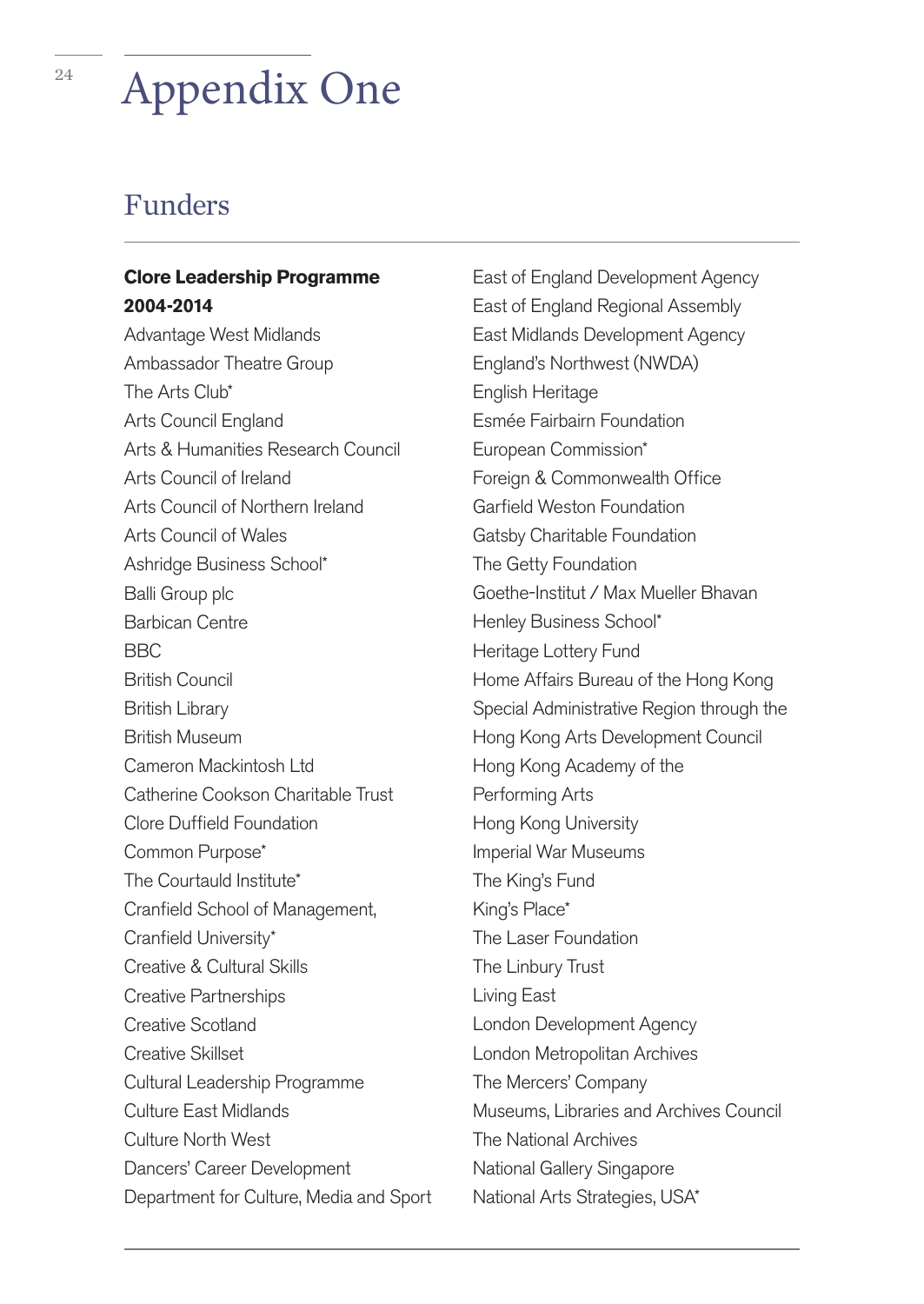National Assembly for Wales The National Gallery\* National Portrait Gallery\* National Records of Scotland National Theatre National Trust Nesta Northern Rock Foundation Paul Hamlyn Foundation Paul Lee Public Record Office of Northern Ireland Renaissance North West Royal Opera House Royal Shakespeare Company Royal Society of Arts (RSA)\* Salzburg Global Seminar\* Screen East Somerset House Trust\* Southbank Centre\* South East England Regional Development Agency Tate\* UK Film Council Victoria and Albert Museum Wellcome Trust Whitehall & Industry Group\* Windsor Leadership Trust\* The Work Foundation\* Wolff Olins\* Yorkshire Culture Yorkshire Forward Youth Music

## **Clore Social Leadership Programme 2009-2014**

Barrow Cadbury Trust Cabinet Office Calouste Gulbenkian Foundation Capacity Builders Clore Duffield Foundation **Deloitte** Esmée Fairbairn Foundation Forces in Mind Trust Friends Provident Foundation Garfield Weston Foundation HSBC John Ellerman Foundation Maggie's The Monument Trust Nesta National Housing Federation NHS Institute for Innovation and Improvement Oak Foundation Paul Hamlyn Foundation Pears Foundation Rank Foundation **RBS** Resolution Trust **RNIB** The Scottish Government Standard Life Tudor Trust Youth Sport Trust

\* in cash and in kind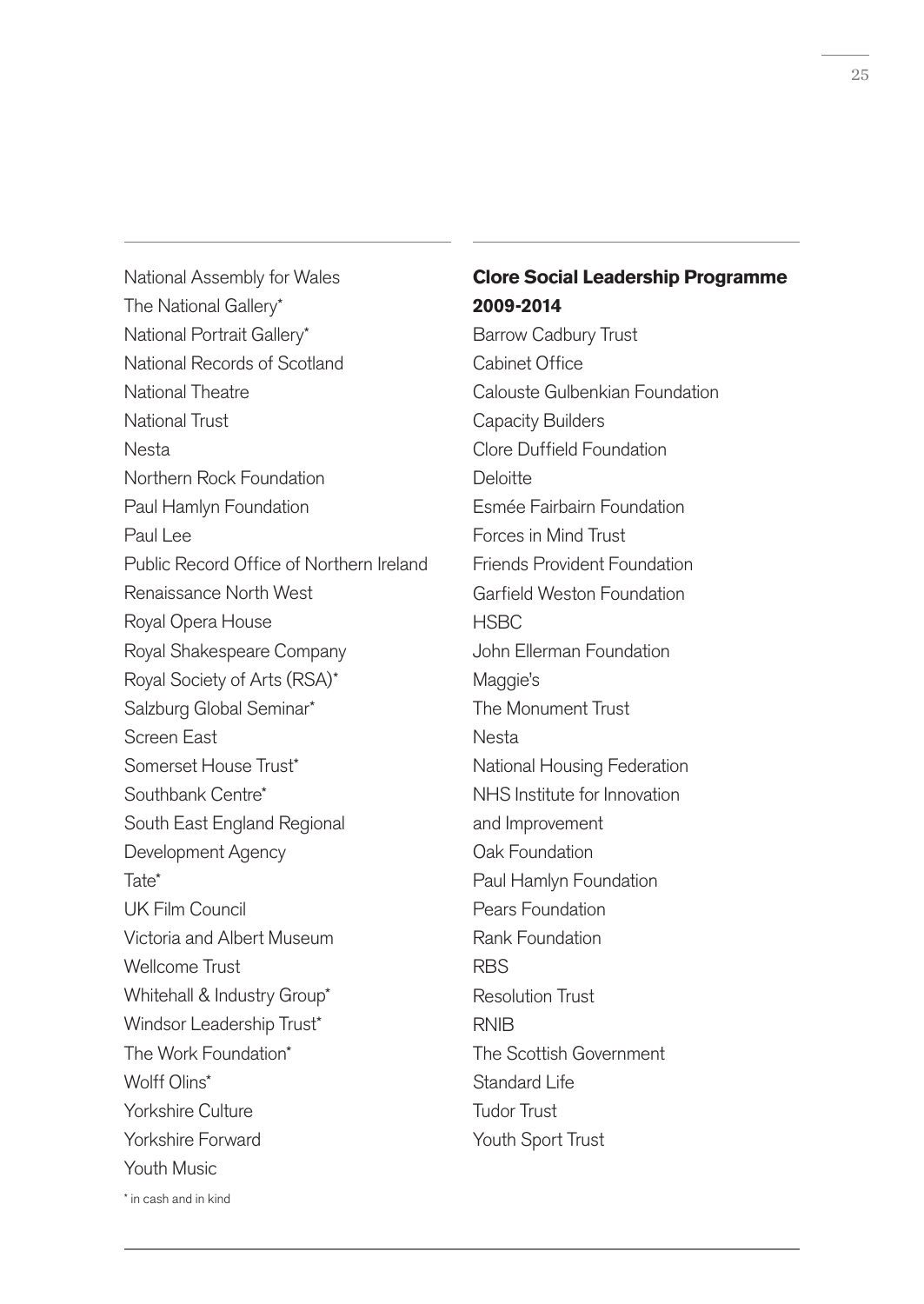## <sup>26</sup> Appendix Two

## Secondment hosts

## **Clore Leadership Programme 2004-14**

Abbey Theatre, Dublin Adrian Ellis Associates, New York Ageas Salisbury International Arts Festival Aldeburgh Productions All3Media Architectural Association **Arnolfini** Artangel Artsadmin Arts Council England Ambassador Theatre Group Baltic, Gateshead Barbican Centre Battersea Arts Centre BBC The Culture Show BBC Films BBC Northern Ireland BBC Proms BBC Radio Four BBC Scotland International Dance Festival Birmingham Birmingham Royal Ballet Bluecoat, Liverpool The Bridgewater Hall Bristol Old Vic British Council British Museum The Brooklyn Brothers Camden Arts Centre Carbon Media Carnegie Hall, New York

West End Cultural Quarter CERN, Switzerland Channel 4 Cheltenham Festivals Chichester Festival Theatre City of London Festival Cleveland Orchestra, USA Comic Relief Compton Verney Contact Theatre, Manchester Cornerhouse, Manchester Crafts Council Creative Partnerships Creative Time, New York Cultural Olympiad Culture10 DANA Centre, Science Museum **DanceFast Dartington** Department for Culture, Media and Sport Museum of Contemporary Art Detroit Donmar Warehouse Dundee Contemporary Arts Eden Project Edinburgh International Festival Edward Cullinan Architects English National Opera Eureka! The National Children's Museum Film4 The Fitzwilliam Museum, Cambridge Folkestone Triennial Fuel Google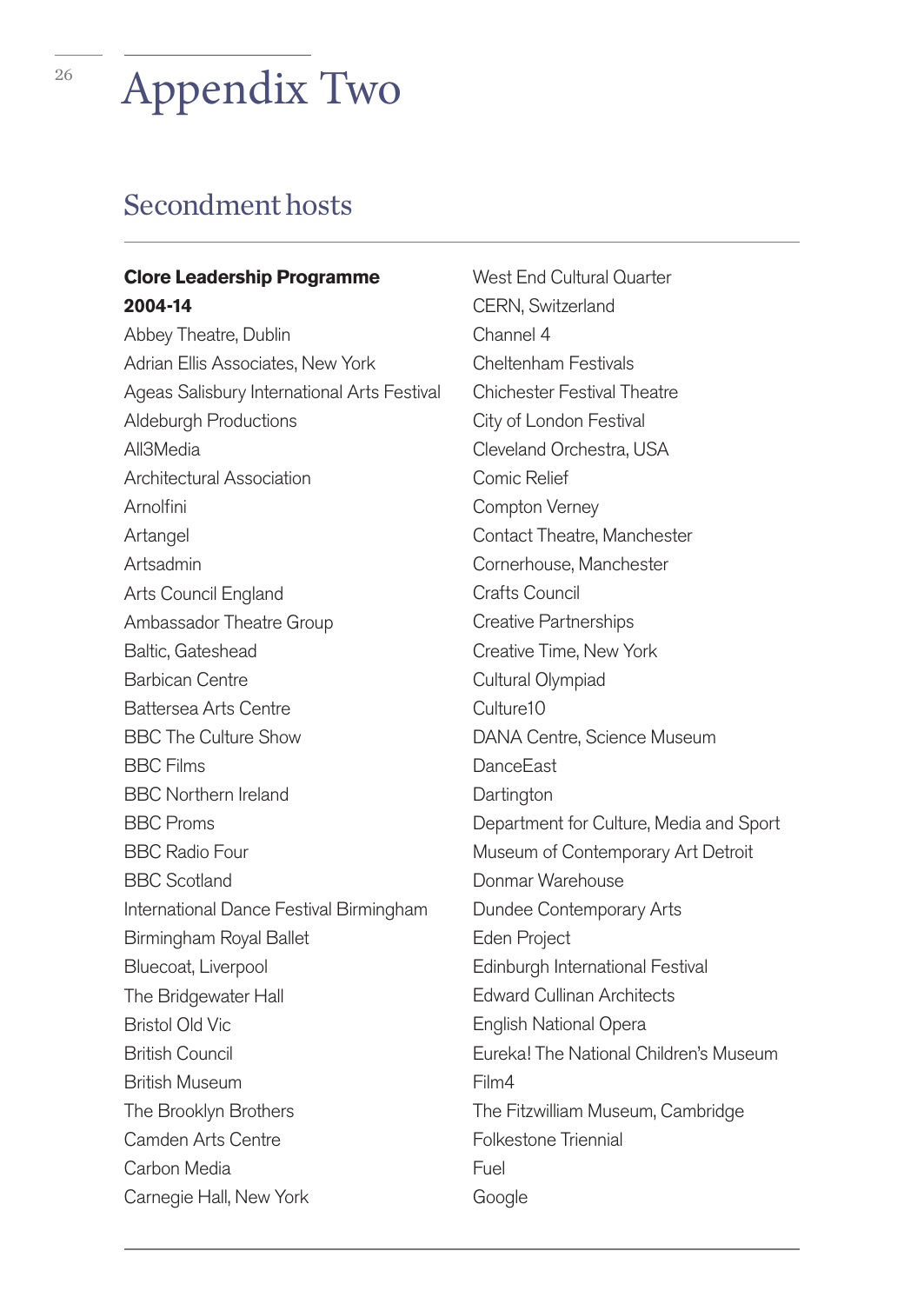Greater London Authority Guardian Newspapers Guildhall School of Music and Drama Historic Royal Palaces Institute of Contemporary Arts The ICC Birmingham Imperial War Museum Ingenious Media Khoj, New Delhi Lighthouse, Poole Live Theatre, Newcastle Liverpool Biennial Liverpool Playhouse London International Festival of Theatre LOCOG/London 2012 The Lowry, Salford Lyon Opera House M&C Saatchi Manchester International Festival Manchester University Museums Arts Centre Melbourne, Australia Ministry of Stories Modern Art Oxford The National Gallery Natural History Museum National Maritime Museum National Media Museum National Theatre National Theatre Wales New Art Exchange, Nottingham Northern Stage Opera North Oxford Inspires

Paul Hamlyn Foundation Performances Birmingham Ltd. Beck Isle Museum, Pickering The Place Polka Theatre President's Committee on the Arts and Humanities, The White House, Washington D.C. The Public, West Bromwich Rotterdam Festival Royal Albert Hall Royal Armouries Royal Court Theatre Royal Opera House Royal Shakespeare Company Roundhouse Rydale Folk Museum Sadler's Wells Sage Gateshead Science Gallery, King's College London Science Museum Serious Sheffield Theatres Somethin' Else South African State Theatre South Bank Centre The Space St. Ann's Warehouse, New York Streetwise Opera Sustain Wales Tate Theatre by the Lake, Keswick Theatre Royal Plymouth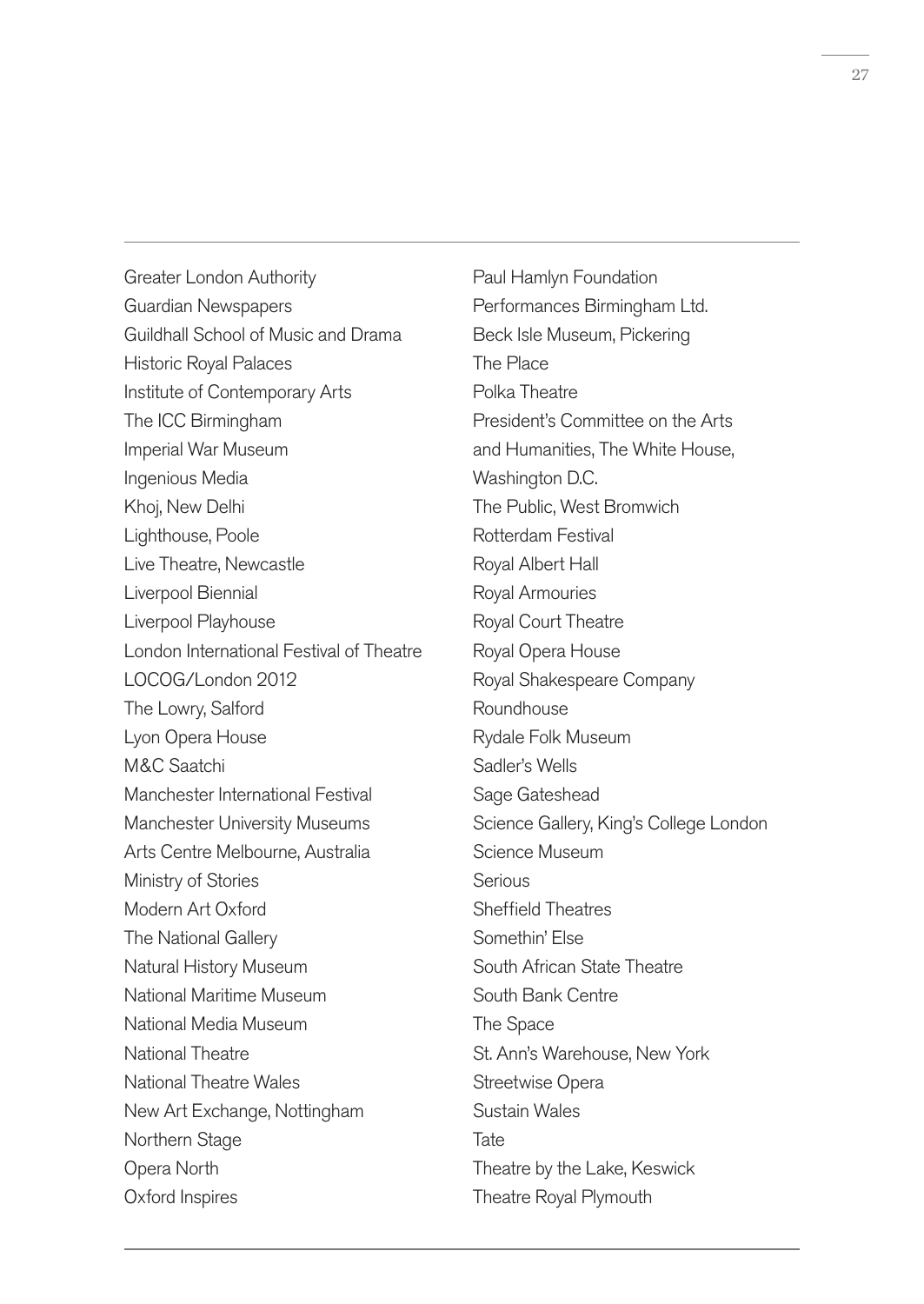#### Secondment hosts continued

Theatre Royal Stratford East Thomas Heatherwick Studio **TippingPoint** Toynbee Hall transmediale, Berlin Traverse Edinburgh The Tutu Foundation Unicorn Theatre Unilever Urban Splash Victoria and Albert Museum Watershed, Bristol West Kowloon Cultural District Authority, Hong Kong West Yorkshire Playhouse What Next? Whitechapel Art Gallery Whitworth Art Gallery, Manchester Wolff Olins Yorkshire Sculpture Park The Young Foundation Young Vic Youth Music

## **Clore Social Leadership Programme 2009-2014**

4Sports UK Academy of Executive Coaching The Aldridge Foundation Barnardo's Wales Barnwood Trust Big Issue Invest Big Lottery Fund Cabinet Office, Big Society Policy, Analysis and Insights Team CBI Centre for Patient Leadership Charity Bank Children in Need Coalition for Independent Living **Collaborate** Concern Universal Conservative Central Office Deloitte Education Department for Children, Schools and Families Department for Work and Pensions, Office of Disability Issues Edinburgh Voluntary Organisations Council Engage (British Muslims) Foundations Center, San Francisco **FrontlineSMS** Future Foundation Good for Nothing Guardian Professional Networks Guide Dogs UK **Hearthstone**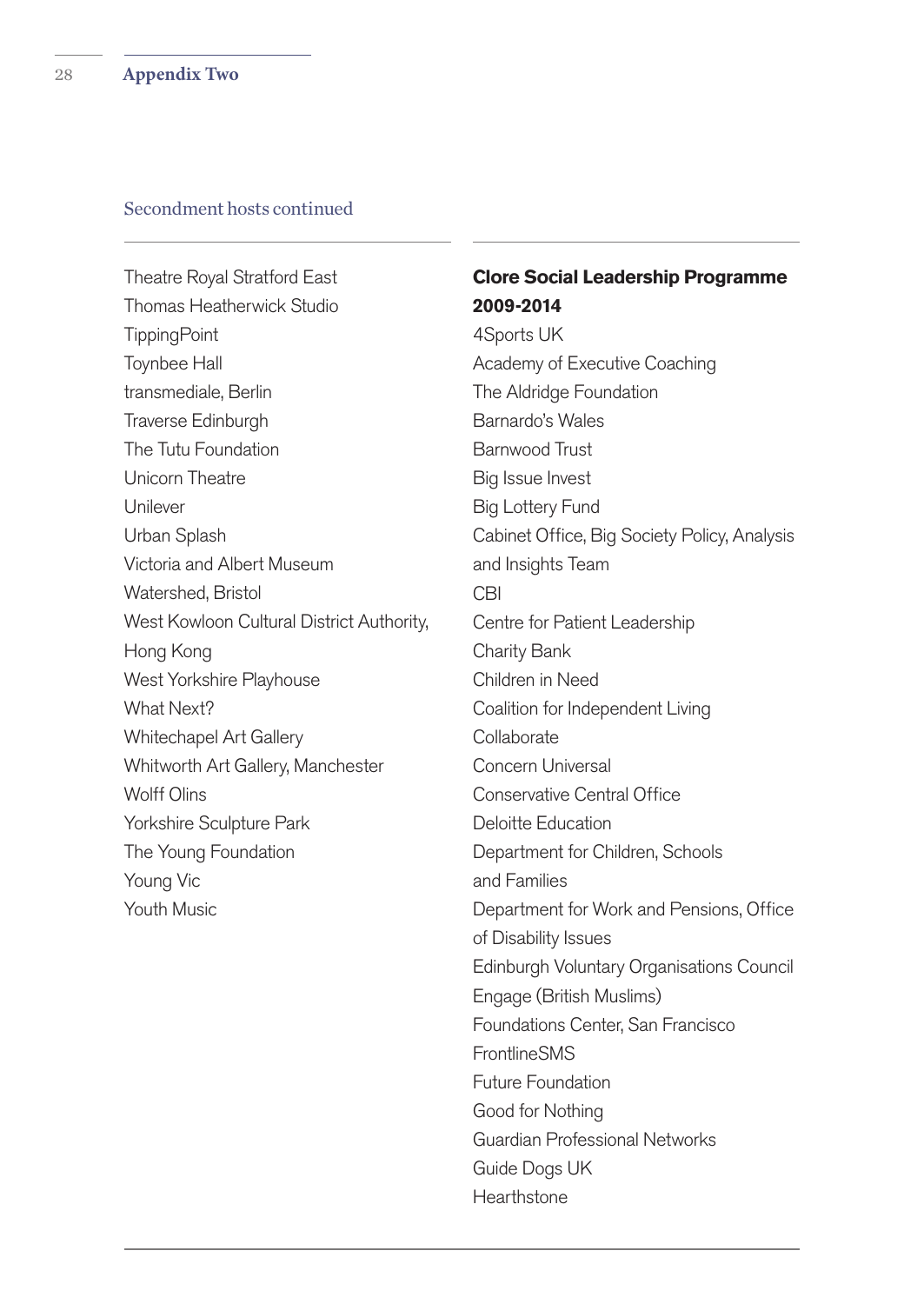#### IDEO

Innovation Unit Inspiring Scotland Institute of Fundraising Johnson & Johnson Kitchenette LA River Corp Leadership Trust Leap Confronting Conflict London Early Years Foundation Movement for Change National Trust Nesta New Philanthropy Capital (NPC) **NSPCC** Office of Rushanara Ali, MP Office of Sarah Teather, MP Oikocredit Oxfam Procter & Gamble, Global Transformation Team Prudential Purpose RSA, Design and Innovation Team Saatchi & Saatchi Scope Social Finance Soil Association Sported St Giles Trust Standard Life START Network **Started** 

**TaskRabbit** Tomorrow's People Unilever University Hospitals Birmingham University of Nottingham, Development Department University of Nottingham Students Union **WaterAid** The Young Foundation Zest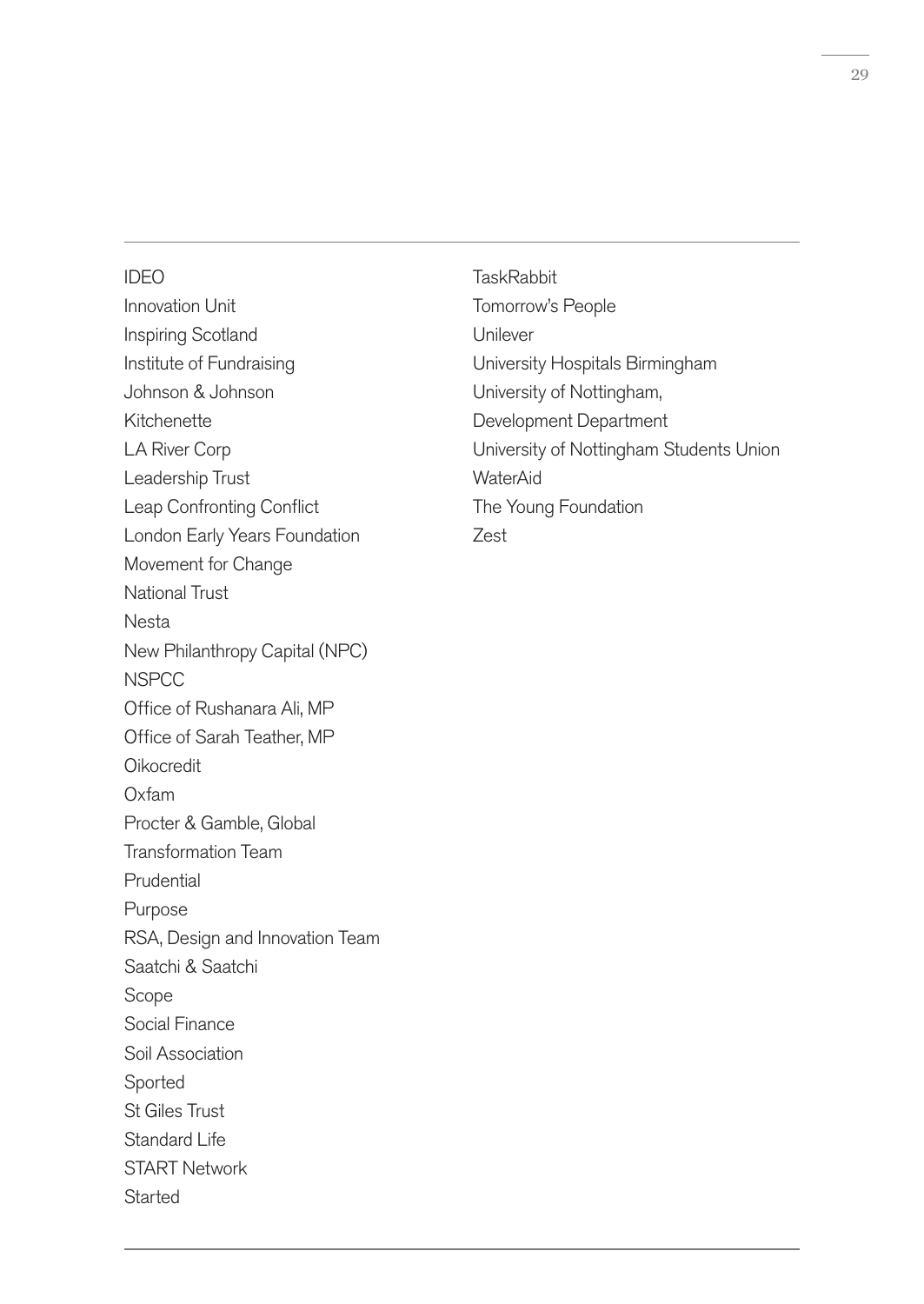## <sup>30</sup> Appendix Three

## Mentors

## **Clore Leadership Programme 2004-2014**

Dame Jenny Abramsky Sonita Alleyne OBE Nick Allott OBE Sharon Ament Kwame Kwei-Armah OBE Dawn Austwick OBE Maria Balshaw Jillian Barker Alex Beard CBE Iwona Blazwick OBE Tom Bloxham MBE Gemma Bodintez Hilary Boulding Sir Michael Boyd Peter Boyden Lord Bragg of Wigton Dame Lynne Brindley Lord Browne of Madingley Deborah Bull CBE Farooq Chaudhry Dr Mee-Yan Cheung-Judge Adrian Chiles Roy Clare CBE Paul Collard Caroline Collier Sir Robert Crawford CBE Anna Cutler Marcus Davey OBE Siobhan Davies CBE Michael Day Roanne Dods

Robert Dufton Greg Dyke Professor Martin Earwicker Ekow Eshun Kim Evans OBE Sir Richard Eyre CBE Vicky Featherstone Rose Fenton OBE Nelson Fernandez OBE John Fisher David Fleming OBE Dame Liz Forgan Sir Clive Gillinson CBE Sir Antony Gormley OBE Michael Grandage CBE Betsy Gregory Lord Hall of Birkenhead Wayne Hemingway MBE Robert Hewison Vikki Heywood CBE Professor John Holden Sir Nicholas Hytner Janine Irons MBE David Jackson Nichola Johnson OBE Neil Johnstone Roly Keating Jude Kelly OBE Baroness Kennedy of the Shaws Sir Nicholas Kenyon CBE David Kershaw Keith Khan Kanya King MBE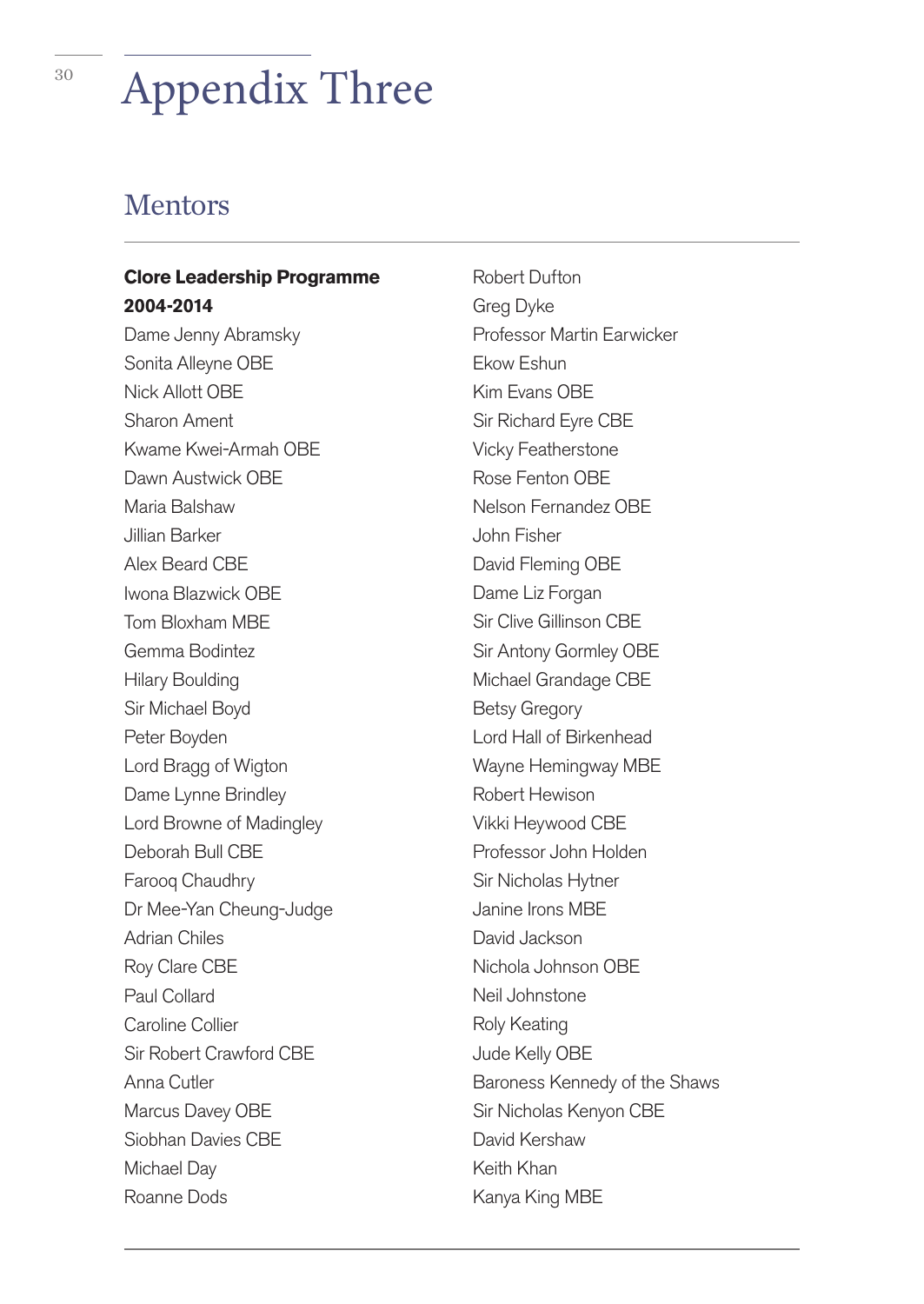The Rt Hon the Lord Kinnock Judith Knight MBE David Lan CBF Charles Leadbeater Diane Lees Anthony Lilley Michael Lynch CBE Ruth Mackenzie CBE Jill Maggs Neil MacGregor OM Phelim McDermott Professor Declan McGonagle Wayne McGregor CBE Miranda McKearney OBE Patrick McKenna Baroness McIntosh of Hudnell Sir Brian McMaster CBE Dr Xerxes Mazda Baroness Morris of Yardley Grahame Morris Michael Morris MBE Sandy Nairne CBE Baroness Neuberger DBE Amanda Nevill John Newbigin Caro Newling Robert Palmer Matt Peacock MBE Dick Penny MBE David Pickard David Pountney CBE Nik Powell James Purnell

Lord Puttnam Kt CBE Jonathan Reekie CBE Paul Reeve Dame Fiona Reynolds Sir Ken Robinson Tessa Ross CBE Indhu Rubasingham Anthony Sargent CBE Dame Ros Savill Sir Nicholas Serota CH Jo Shapcott Graham Sheffield CBE Moira Sinclair Jon Snow Carole Souter CBE Alistair Spalding CBE Rosemary Squire OBE Nick Starr Peter Sutherland Sally Tallant Virginia Tandy OBE Kully Thiarai Nicola Thorold Sir John Tusa Sarah Tyacke Jenny Waldman Jonathan Watkins Sarah Weir OBE Jane Wentworth Richard Wentworth CBE Dorothy Wilson MBE